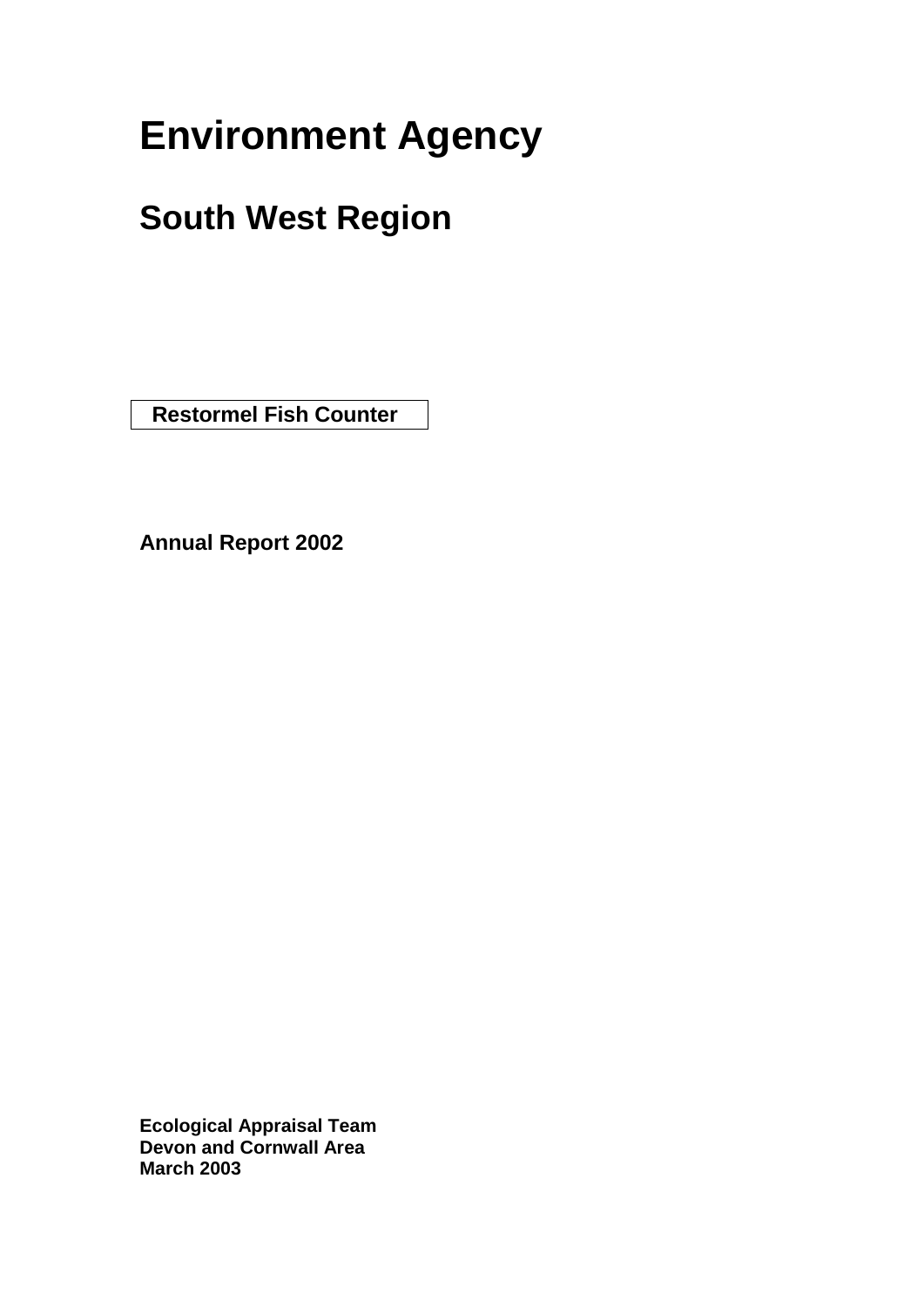Contact for further information

Paul Elsmere Environment Agency Ecological Appraisal Team (Devon and Cornwall Area) Unit 19/26 Pennygillam Industrial Estate Launceston Cornwall PL15 7ED Telephone: 01208 265417 Fax: 01208 265429 Email*: paul.elsmere@environment-agency.gov.uk*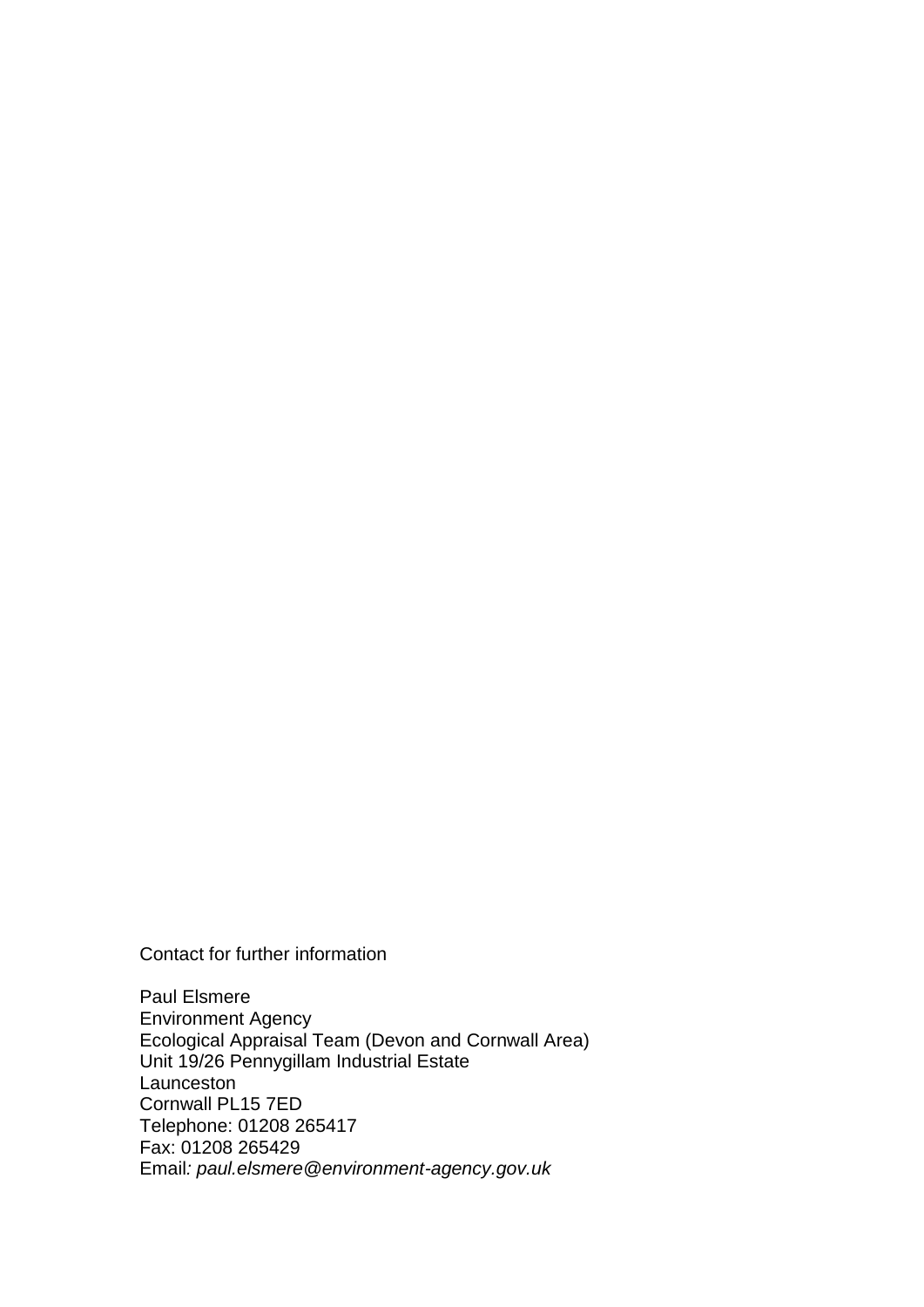# **Contents**

|                                              | <b>Executive Summary</b>                                                                                                                                                                                                                                                                                                                                                 |  |
|----------------------------------------------|--------------------------------------------------------------------------------------------------------------------------------------------------------------------------------------------------------------------------------------------------------------------------------------------------------------------------------------------------------------------------|--|
| $\mathbf 1$ .                                |                                                                                                                                                                                                                                                                                                                                                                          |  |
| 2.                                           |                                                                                                                                                                                                                                                                                                                                                                          |  |
| 3.                                           |                                                                                                                                                                                                                                                                                                                                                                          |  |
| 4.                                           |                                                                                                                                                                                                                                                                                                                                                                          |  |
| 5.                                           |                                                                                                                                                                                                                                                                                                                                                                          |  |
| 6.                                           |                                                                                                                                                                                                                                                                                                                                                                          |  |
| 6.2                                          | 6.1.<br>6.2.1<br>6.2.2                                                                                                                                                                                                                                                                                                                                                   |  |
| $\overline{7}$ .                             |                                                                                                                                                                                                                                                                                                                                                                          |  |
| 7.1.<br>7.2.<br>7.3.<br>7.4.<br>7.5.<br>7.6. | Salmon / large sea trout counts recorded on the River Fowey 1995 - 2002 9<br>Salmon counts (minimum estimates) recorded on the River Fowey (2002 - 2003) 9<br>Estimated Large Sea Trout Counts Recorded on the River Fowey 1995 - 2002 10<br>Small Sea Trout Counts (deflections <50) Recorded on the River Fowey 1995 - 2002.  10<br>7.6.1.<br>7.6.2.<br>7.6.3.<br>7.7. |  |
| 8.                                           |                                                                                                                                                                                                                                                                                                                                                                          |  |
| 9.                                           |                                                                                                                                                                                                                                                                                                                                                                          |  |
| 10 <sub>1</sub>                              |                                                                                                                                                                                                                                                                                                                                                                          |  |
| 11.                                          |                                                                                                                                                                                                                                                                                                                                                                          |  |
|                                              |                                                                                                                                                                                                                                                                                                                                                                          |  |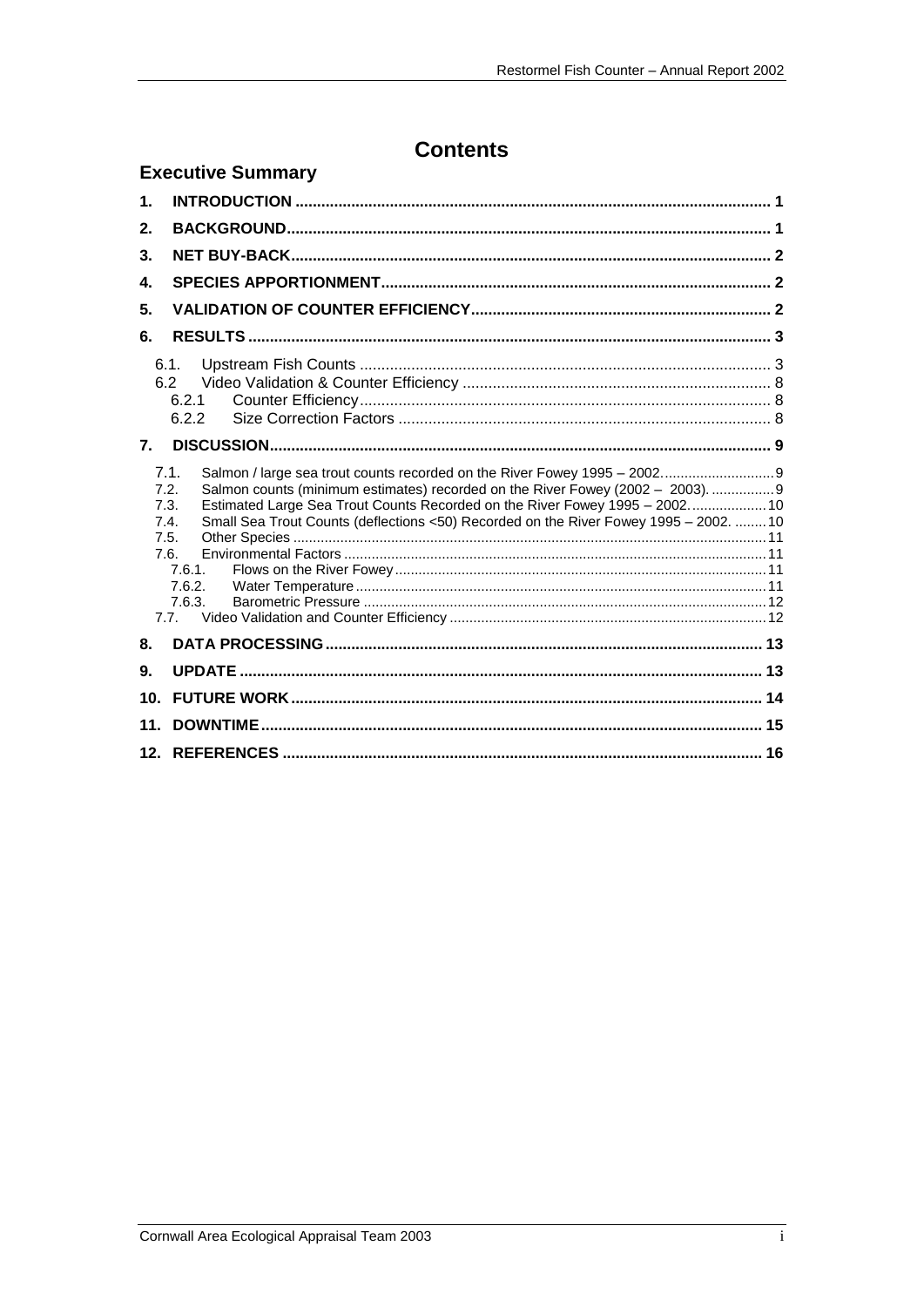### **List of Tables**

| Table 1 – Monthly Upstream Counts for Salmon/Large Sea Trout at Restormel 1994 – 2002. 4                            |  |
|---------------------------------------------------------------------------------------------------------------------|--|
| Table 2 - Monthly Upstream Counts for Sea Trout at Restormel Weir 1994 - 2002 5                                     |  |
| Table 3 - Analysis of video validation data for Restormel fish counter (2002).  8                                   |  |
| Table 4 – Size correction factors for Restormel fish counter (10 <sup>th</sup> May to 24 <sup>th</sup> Sept 2002) 8 |  |
| Table 5 – Summary of Video Validation at Restormel Fish Counter 2002 13                                             |  |
|                                                                                                                     |  |

### **List of Figures**

### **List of Appendices**

| Appendix 3 – Daily Upstream Counts of Salmon/Large Sea Trout vs Barometric Pressure at Restormel 2002.  19      |  |
|-----------------------------------------------------------------------------------------------------------------|--|
| Appendix 4 – Daily Upstream Counts of Salmon/Large Sea Trout in Relation to Flow (cumecs) at Restormel 200220   |  |
|                                                                                                                 |  |
|                                                                                                                 |  |
| Appendix 7 - Separation of salmon and large sea trout at Restormel using historic Fowey Net and Trap data  34   |  |
|                                                                                                                 |  |
|                                                                                                                 |  |
|                                                                                                                 |  |
| Appendix 11 - Table B: Fish deflection values for upstream migrating salmonids recorded at Restormel in 2002 39 |  |
| Appendix 12 - Daily Movements of Salmon and Sea Trout Recorded at Restormel Fish Counter in 2002 41             |  |
|                                                                                                                 |  |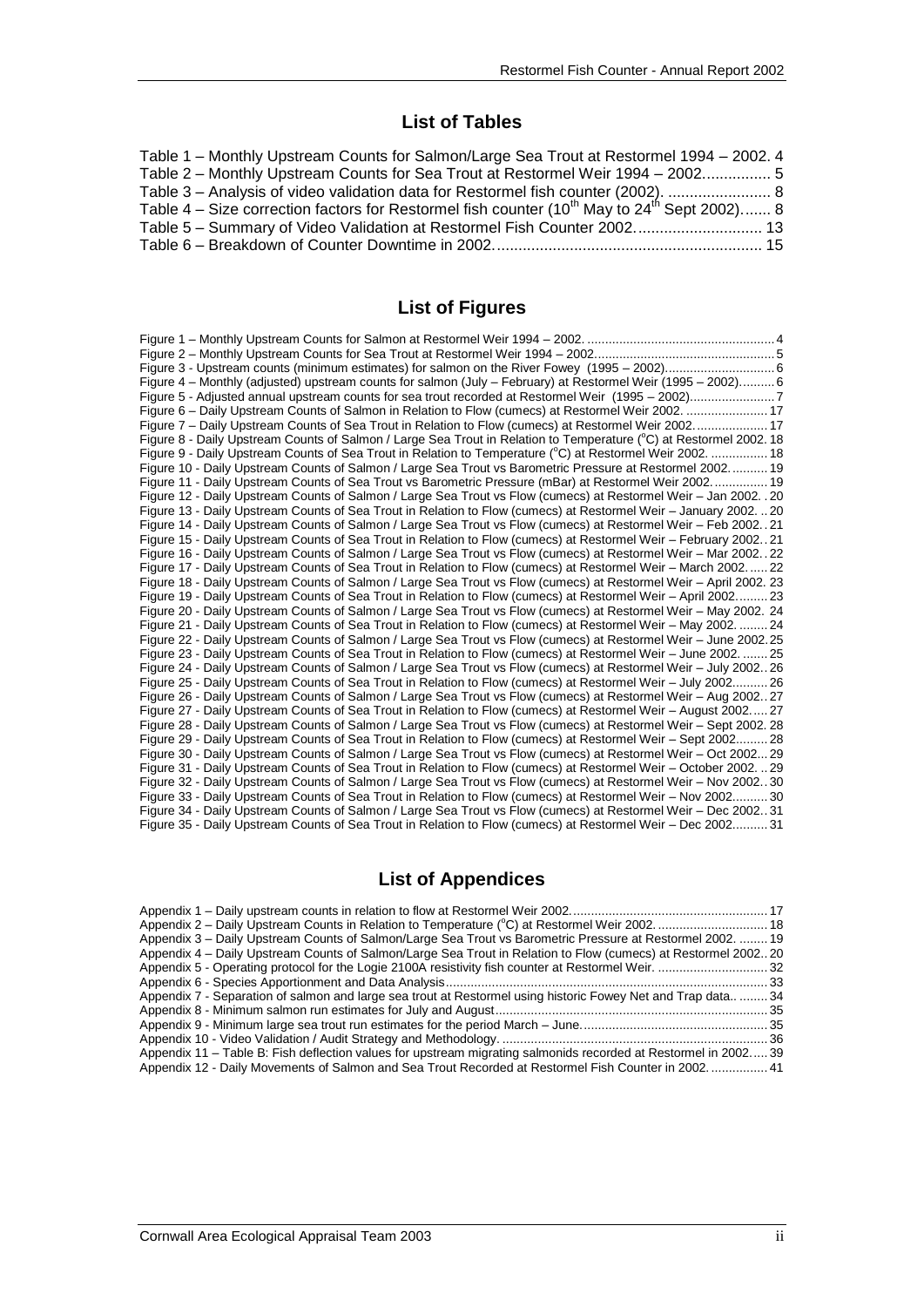### **Executive Summary**

- The following report presents the daily upstream counts of migratory salmonids recorded on the River Fowey at Restormel Weir fish counting station (SX 107 613) in 2002.
- Data contained within this report covers the period of the commercial migratory salmonid net buy-back scheme and the National Spring Salmon Bylaws:
	- Net buy-back ( $2<sup>nd</sup> March 15<sup>th</sup> June inclusive$ )
- The fish counter at Restormel is a resistivity based system (Logie 2100A Aquantic limited) and is installed on the weir at Restormel approximately 2 km upstream of the tidal limit.
- The run pattern observed for salmon and sea trout in 2002 was generally consistent with that of previous years. However, the total combined annual count of upstream migrating salmon and sea trout on the River Fowey in 2002 was 7% higher than the 7-year average.
- The upstream salmon / large sea trout count for 2002 was 1804, 12% higher than that recorded in 2001. This count is the highest recorded over the past 8 years. Minimum estimates for salmon and large sea trout derived from the salmon large sea trout count are as follows:
	- $\rightarrow$  The minimum upstream salmon estimate for 2002, over the period July 2002 to February 2003, was 41% higher than that recorded over the same period in 2001. This count is the highest recorded for salmon over the past 8 years.
	- The minimum upstream large sea trout estimate for 2002, over the period March to June, was 10% lower than that recorded over the same period in 2001. This count is the third highest recorded for large sea trout over the last 8 years.
- The upstream (small) sea trout (deflections less than 50) count for 2002 was 6% higher than that recorded in 2001. This count is the highest recorded for (small) sea trout over the last 8 years.
- The significant increases in the salmon and sea trout counts are extremely encouraging. The 2002 data, together with the overall consistency of the numbers over recent years suggests that measures designed to protect salmonid stocks may in fact be working.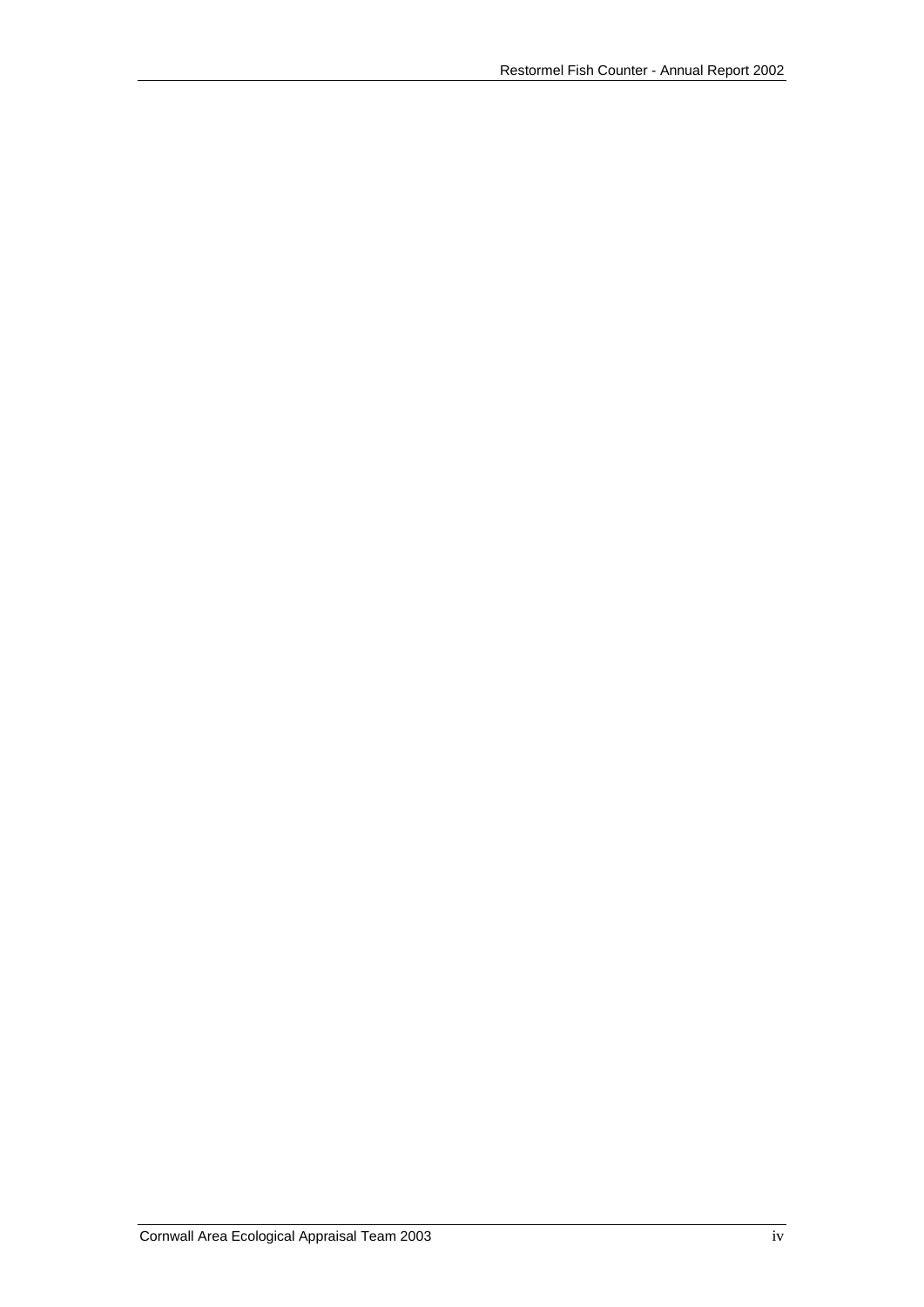### **1. Introduction**

The following report presents upstream salmon and sea trout counts recorded on the River Fowey at Restormel fish counting station (SX 107 613) during 2002. The count data has been considered with respect to:

- daily mean residual flow (cumecs)
- temperature  $({}^{\circ}C)$
- barometric pressure (mBar)

The flow data reflects the residual flow that exists at Restormel Weir following abstraction by South West Water (SWW) at Restormel water treatment works (SX 107 613).

The report also includes details of the on-going counter validation work and the annual audit of counter data. This is primarily used to assess counter efficiency and to develop improved methodologies for species apportionment.

### **2. Background**

Fish counters, such as the one installed at Restormel Weir, are increasingly becoming essential tools in the management of salmonid fisheries. They provide vital baseline data on the size of the migratory salmonid populations and information on the times during which their migrations occur. This information used in conjunction with other fishery data, such as juvenile salmonid survey data and rod / net catches, significantly enhances the formulation of effective management strategies.

The current fish counter at Restormel weir is a resistivity-based system (Logie 2100A) manufactured by Aquantic Ltd. The counter was installed in 1994 with data collection commencing in 1995.

The fish counter is installed on the gauging weir at Restormel, approximately 2-km upstream of the tidal limit. The weir is 'Crump' sectioned with three open channels, a centre channel (3.5 metres) and two side channels (6.5 metres each). The counter operates over all three of these channels via 3 stainless steel electrodes, which are incorporated into the downstream faces of each weir channel. This allows complete coverage of the river, a total width of 17 metres (Environment Agency, 1998).

The counter at Restormel is the second resistivity-based system operated by the Cornwall Area Fisheries Science Team. The other counter is located on the River Tamar at Gunnislake Weir (SX 435 713).

A description detailing the operation of the resistivity fish counter at Restormel is provided in Appendix 5.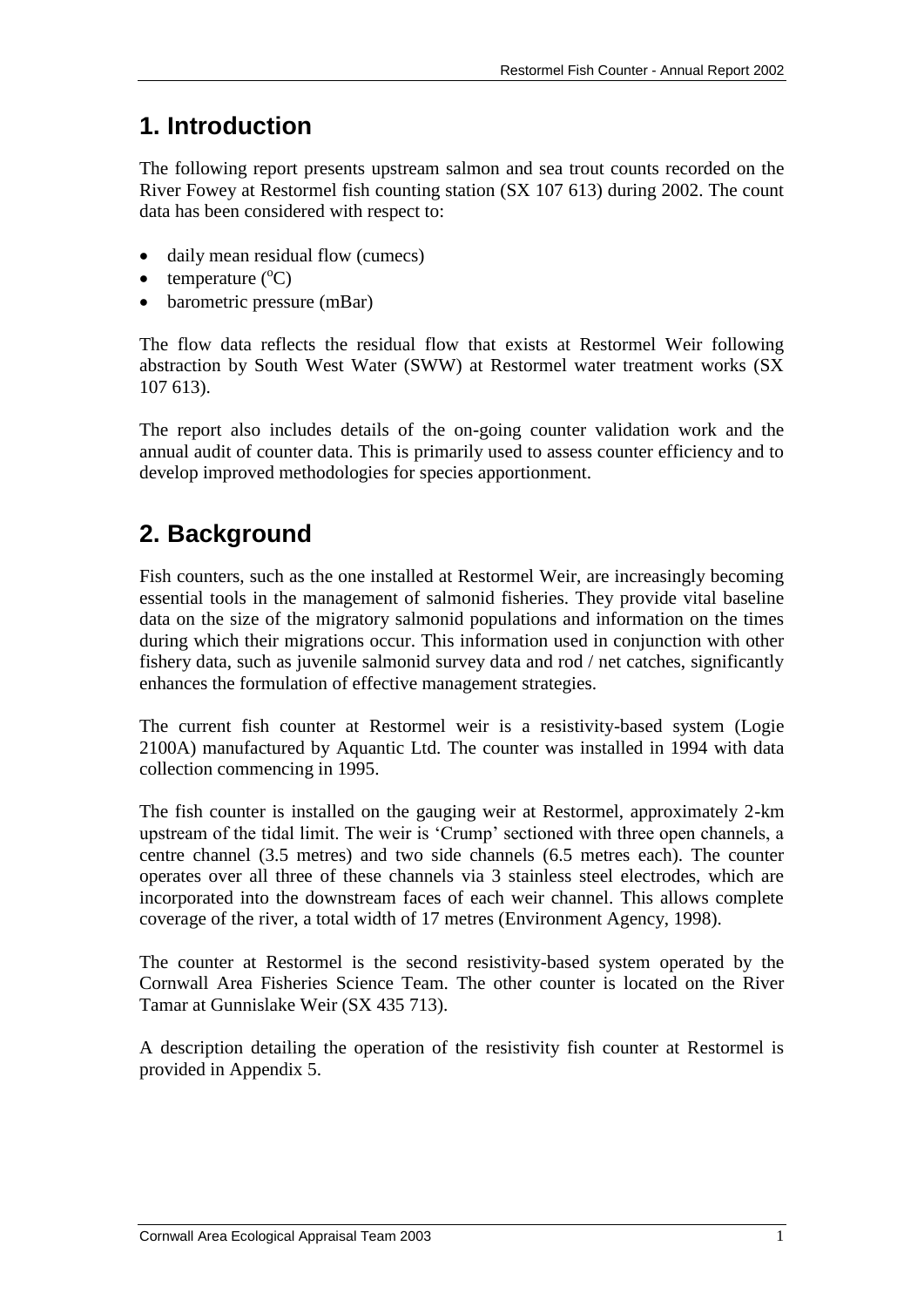# **3. Net Buy-Back**

National byelaws to protect spring salmon were introduced on 15 April 1999. The implementation of these bylaws prevented the netting season for salmon on the River Fowey from the beginning of the season (2 March) until 1 June. However, as the River Fowey does not have a significant run of 'spring' salmon netsmen receive a special dispensation to net for sea trout before the 1 June, as long as any salmon caught before the 1 June are returned.

The effective fishing season was also reduced by the operation of a buy-back scheme of commercial migratory salmonids by South West Water (SWW). The buy back is in effect between the 2 March and the 15 June for sea trout and between 1 June and 15 June for salmon. The main aim of the buy-back scheme is to mitigate for sea trout spawning, which was lost due to the construction of Colliford Reservoir.

# **4. Species Apportionment**

The counter has the ability to record electrical changes that are directly proportional to the size of fish that have traversed the counter electrodes. Species apportionment is possible due to the linear relationship that exists between fish length and deflection size. However, it is not possible to distinguish between a salmon and a sea trout of comparable size. It is therefore inevitable that the salmon count may include some large sea trout. As this situation is most likely to exist between March and the end of June, a data handling protocol has been developed to minimise this eventuality. This is described in Appendix 6.

# **5. Validation of counter efficiency**

Initial validation studies to assess counter efficiency were carried out in 1997. The counter data is now audited, using video footage taken over the weir, on an annual basis. Counter events are matched up with the corresponding video events, which can then be used to assess the efficiency of the counter and to investigate anomalies in the counter data.

Video validation and the annual audit of counter data is a vital part of the fish counter work at Restormel and gives confidence in the accuracy of the data that the fish counter is recording. A complete description of the video validation strategy and methodology is described in Appendix 10.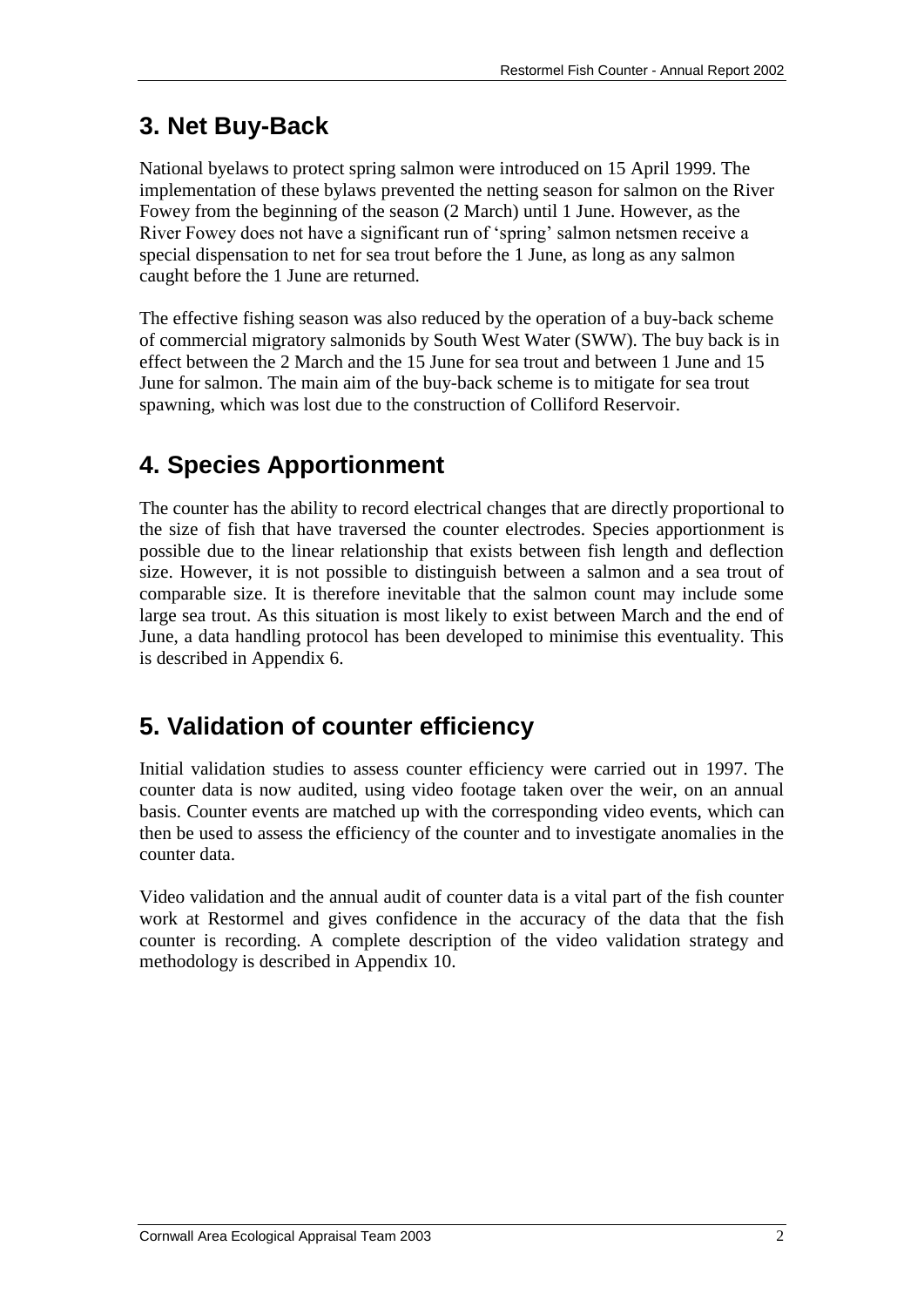### **6. Results**

The migratory salmonid counts obtained for the River Fowey recorded at Restormel fish counting station in 2002 are presented as follows:

### **6.1. Upstream Fish Counts**

**Figure 1**: Presents the monthly upstream counts for salmon / large sea trout recorded at Restormel weir in 2002. The error bars indicate the 7-year average (arithmetic mean) together with maximum and minimum values (1994 – 2001). The total number of salmon / large sea trout counted moving upstream in 2002 was 1804 (Table 1).

**Figure 2**: Presents the monthly upstream counts for sea trout recorded at Restormel weir in 2002. The error bars indicate the 7-year average (arithmetic mean) together with maximum and minimum values  $(1994 - 2001)$ . The total number of sea trout counted moving upstream in 2002 was 8556 (Table 2).

**Figure 3**: Presents the comparative annual upstream counts (minimum estimates) for salmon on the River Fowey (1994 – 2002) over the period July – February.

**Figure 4:** Presents the monthly (adjusted) upstream counts for salmon (July – February) at Restormel Weir (1995 – 2002). The error bars indicate the 7-year average (arithmetic mean) together with maximum and minimum values (1994 – 2001).

**Figure 5**: Presents the adjusted annual upstream counts for sea trout recorded at Restormel Weir (1995 – 2002).

**Figures 6 & 7:** Presents the daily upstream counts for salmon / large sea trout and sea trout, in relation to monthly mean residual flow (cumecs) at Restormel Weir in 2002 (Appendix 1).

**Figures 8 & 9**: Present the daily upstream counts for Salmon / Large Sea Trout and sea trout, in relation to daily mean temperature  $({}^{\circ}C)$  – Appendix 2.

**Figures 10 & 11**: Present the daily upstream counts for Salmon / Large Sea Trout and sea trout in relation to daily mean barometric pressure (mBar) – Appendix 3.

**Figures 12 – 35**: Each of these figures presents daily upstream counts for salmon / large sea trout and sea trout, for each month, in relation to daily mean residual flow (cumecs) recorded at Restormel weir (Appendix 4).

Note:

- To aid in interpretation of the data, axis scaling may differ between the monthly summary plots. Care should therefore be taken when interpreting the data within each figure.
- The flow data presented is the residual flow that exists at Restormel Weir following water abstraction by South West Water.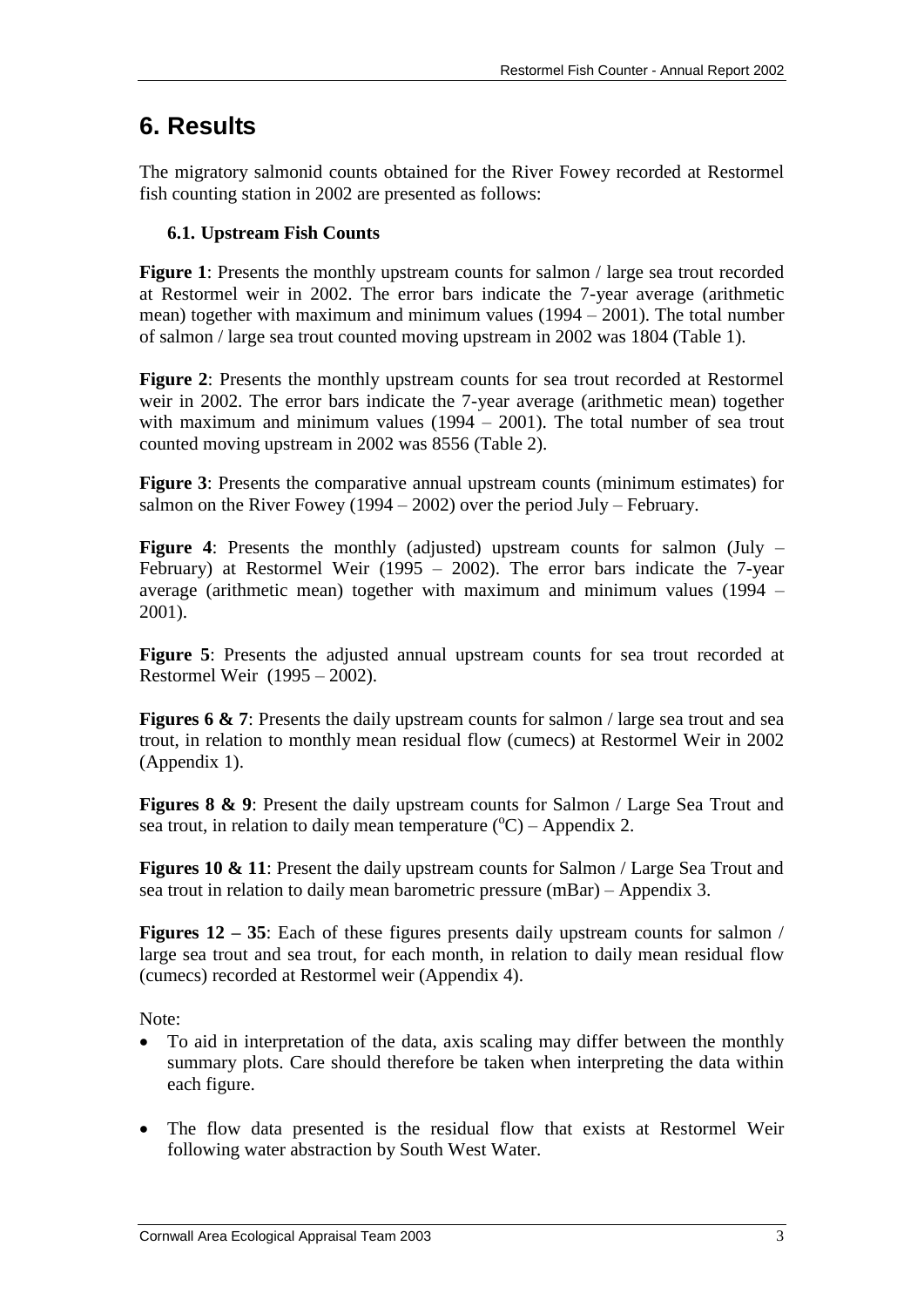

**Figure 1 – Monthly Upstream Counts for Salmon at Restormel Weir 1994 – 2002.**

*\* Data labels and coloured bars indicate 2002 figures. High low bars indicate max, min and average from 1994 - 2001.*

**Table 1 - Monthly Upstream Counts for Salmon / Large Sea Trout at Restormel Weir 1994 – 2002.**

| <b>Month</b>                            | 1995 | 1996 | 1997 | 1998 | 1999 | 2000 | 2001 | 2002           | 7-yr average |
|-----------------------------------------|------|------|------|------|------|------|------|----------------|--------------|
|                                         |      |      |      |      |      |      |      |                |              |
| Jan                                     | 108  | 143  | 62   | 40   | 41   | 41   | 69   | 68             | 72           |
| Feb                                     | 26   | 9    | 66   | 26   | 27   | 34   | 46   | 6              | 33           |
| Mar                                     | 12   | 9    | 5    | 8    | 60   | 90   | 20   | $\overline{2}$ | 29           |
| Apr                                     | 47   | 103  | 80   | 56   | 90   | 184  | 179  | 227            | 106          |
| May                                     | 78   | 207  | 264  | 206  | 254  | 323  | 323  | 330            | 236          |
| Jun                                     | 35   | 153  | 183  | 69   | 146  | 226  | 270  | 154            | 155          |
| Jul                                     | 94   | 129  | 90   | 105  | 135  | 380  | 238  | 229            | 167          |
| Aug                                     | 23   | 66   | 63   | 51   | 80   | 132  | 63   | 128            | 68           |
| Sep                                     | 50   | 53   | 49   | 64   | 46   | 91   | 35   | 51             | 55           |
| Oct                                     | 97   | 159  | 46   | 137  | 72   | 76   | 197  | 291            | 112          |
| Nov                                     | 198  | 101  | 85   | 76   | 184  | 57   | 113  | 205            | 116          |
| Dec                                     | 122  | 55   | 82   | 44   | 127  | 58   | 58   | 113            | 78           |
|                                         |      |      |      |      |      |      |      |                |              |
| Totals                                  | 890  | 1187 | 1075 | 882  | 1262 | 1692 | 1611 | 1804           | 1228         |
| Correction<br>for counter<br>efficiency | 918  | 1224 | 1108 | 909  | 1301 | 1744 | 1661 | 1860           |              |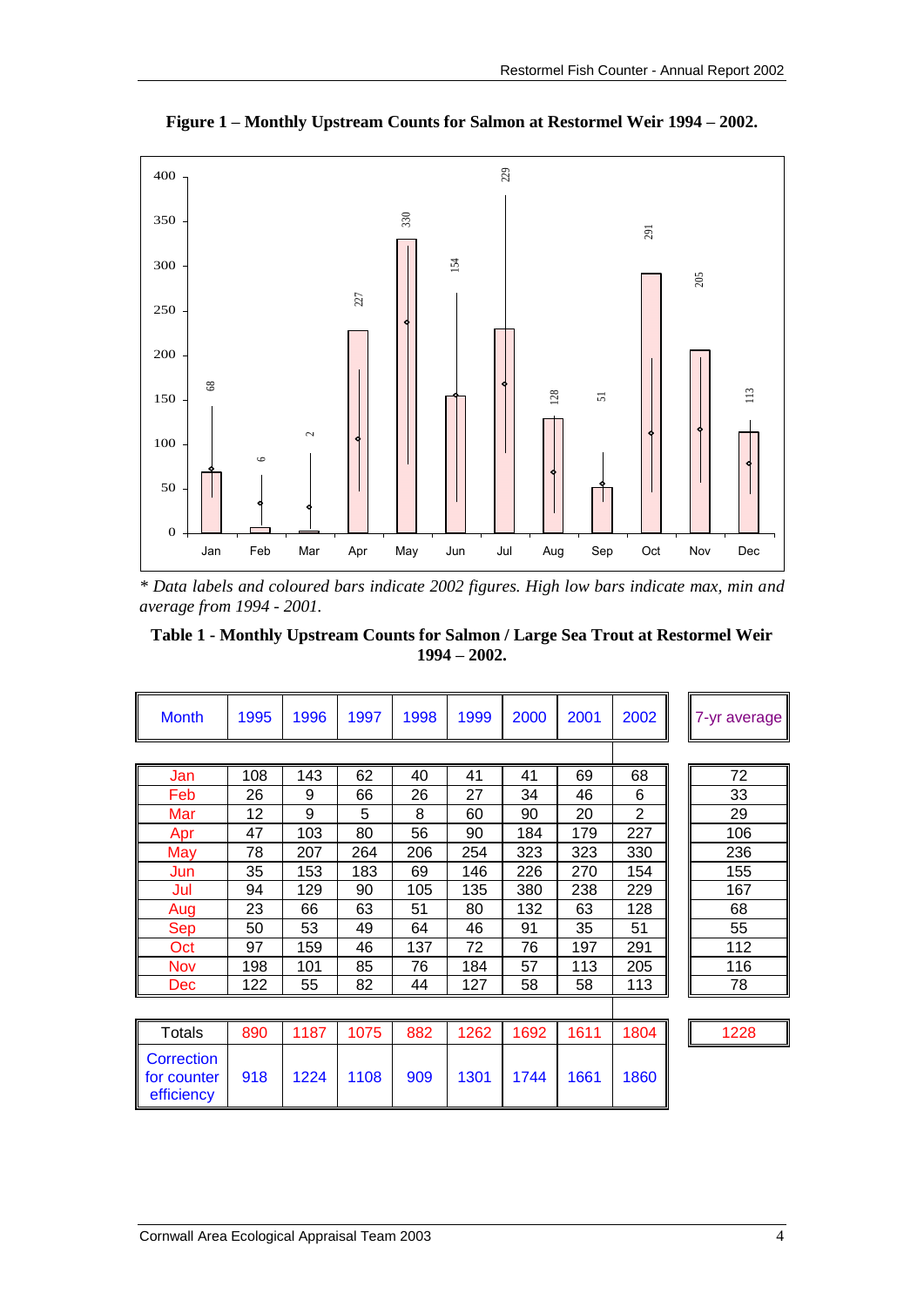

**Figure 2 – Monthly Upstream Counts for Sea Trout at Restormel Weir 1994 – 2002.**

*\* Data labels and coloured bars indicate 2002 figures. High low bars indicate max, min and average from 1994 – 2001.*

**Table 2 - Monthly Upstream Counts for Sea Trout at Restormel Weir 1994 – 2002.**

| <b>Month</b> | 1995 | 1996 | 1997 | 1998 | 1999 | 2000 | 2001 | 2002 | 7-yr average |
|--------------|------|------|------|------|------|------|------|------|--------------|
|              |      |      |      |      |      |      |      |      |              |
| Jan          | 52   | 156  | 13   | 46   | 18   | 15   | 38   | 41   | 48           |
| Feb          | 8    | 10   | 4    | 6    | 9    | 12   | 26   | 4    | 11           |
| Mar          | 47   | 18   | 1    | 35   | 87   | 122  | 95   | 28   | 58           |
| Apr          | 274  | 303  | 264  | 256  | 203  | 397  | 533  | 599  | 319          |
| May          | 446  | 573  | 388  | 948  | 556  | 817  | 639  | 928  | 624          |
| Jun          | 1759 | 1065 | 1454 | 1070 | 2649 | 2254 | 2060 | 2396 | 1759         |
| Jul          | 1513 | 2578 | 1237 | 770  | 2056 | 1736 | 3100 | 3240 | 1856         |
| Aug          | 368  | 489  | 116  | 214  | 408  | 199  | 966  | 380  | 394          |
| <b>Sep</b>   | 263  | 92   | 21   | 36   | 114  | 102  | 86   | 60   | 102          |
| Oct          | 310  | 125  | 36   | 107  | 121  | 174  | 298  | 378  | 167          |
| <b>Nov</b>   | 368  | 84   | 113  | 82   | 259  | 93   | 128  | 406  | 161          |
| <b>Dec</b>   | 98   | 18   | 30   | 20   | 110  | 81   | 82   | 96   | 63           |
|              |      |      |      |      |      |      |      |      |              |

| Totals                                         | 5506           | 5511 | 3677 | 3590 | 6590                     | 6002 | 8051 | 8556 | 5561 |
|------------------------------------------------|----------------|------|------|------|--------------------------|------|------|------|------|
| <b>Correction</b><br>for counter<br>efficiency | $4 - 5676 + F$ |      |      |      | 5681 3791 3701 6794 6188 |      | 8300 | 8821 |      |

|--|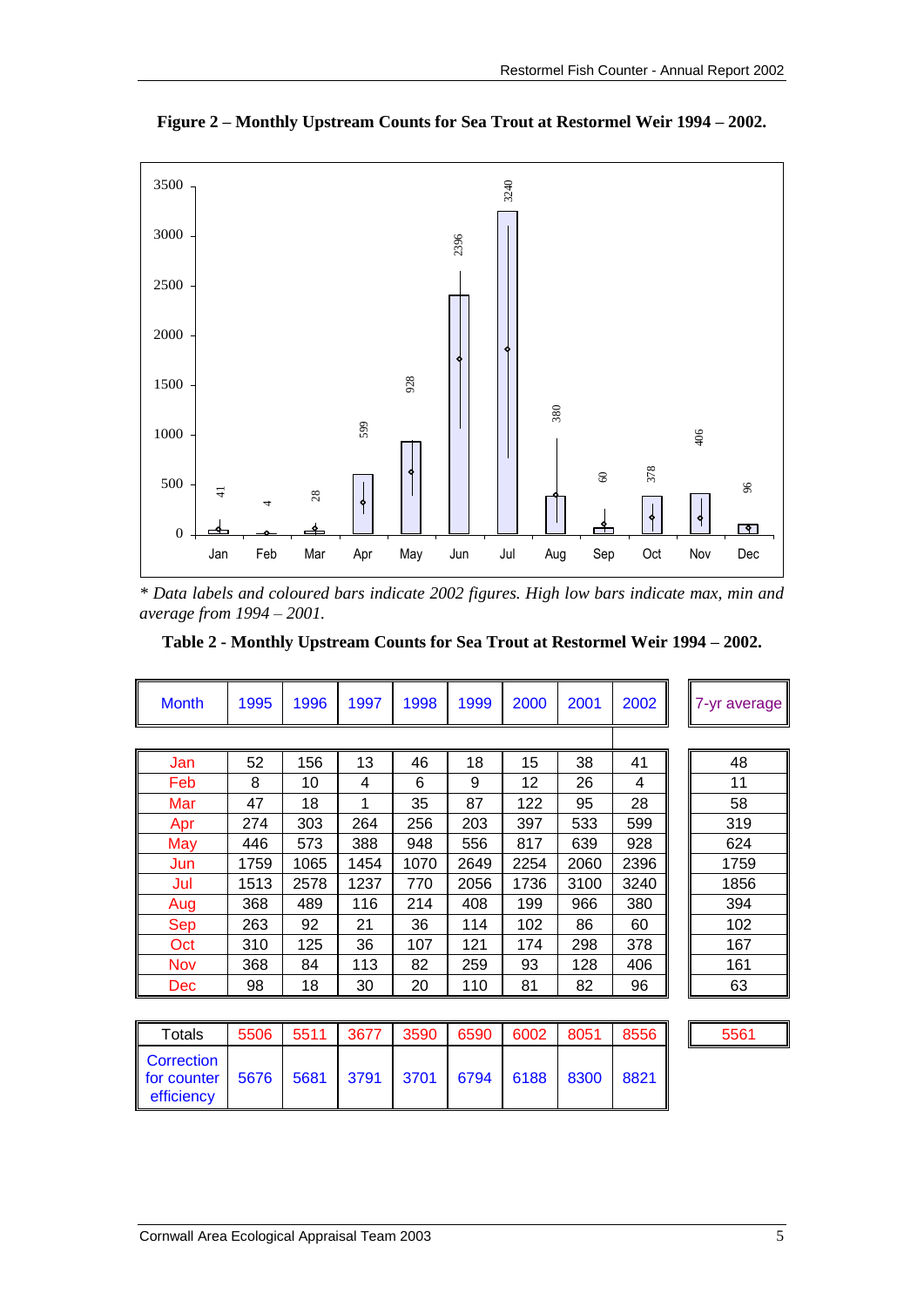



*Note: - Dotted line denotes 7-year average (589). The 7-year average takes into account counts for July and August. The coloured bands indicate the additional August and July counts.*





*Note: - High low bars indicate max, min and average (adjusted) from 1995 – 2001.*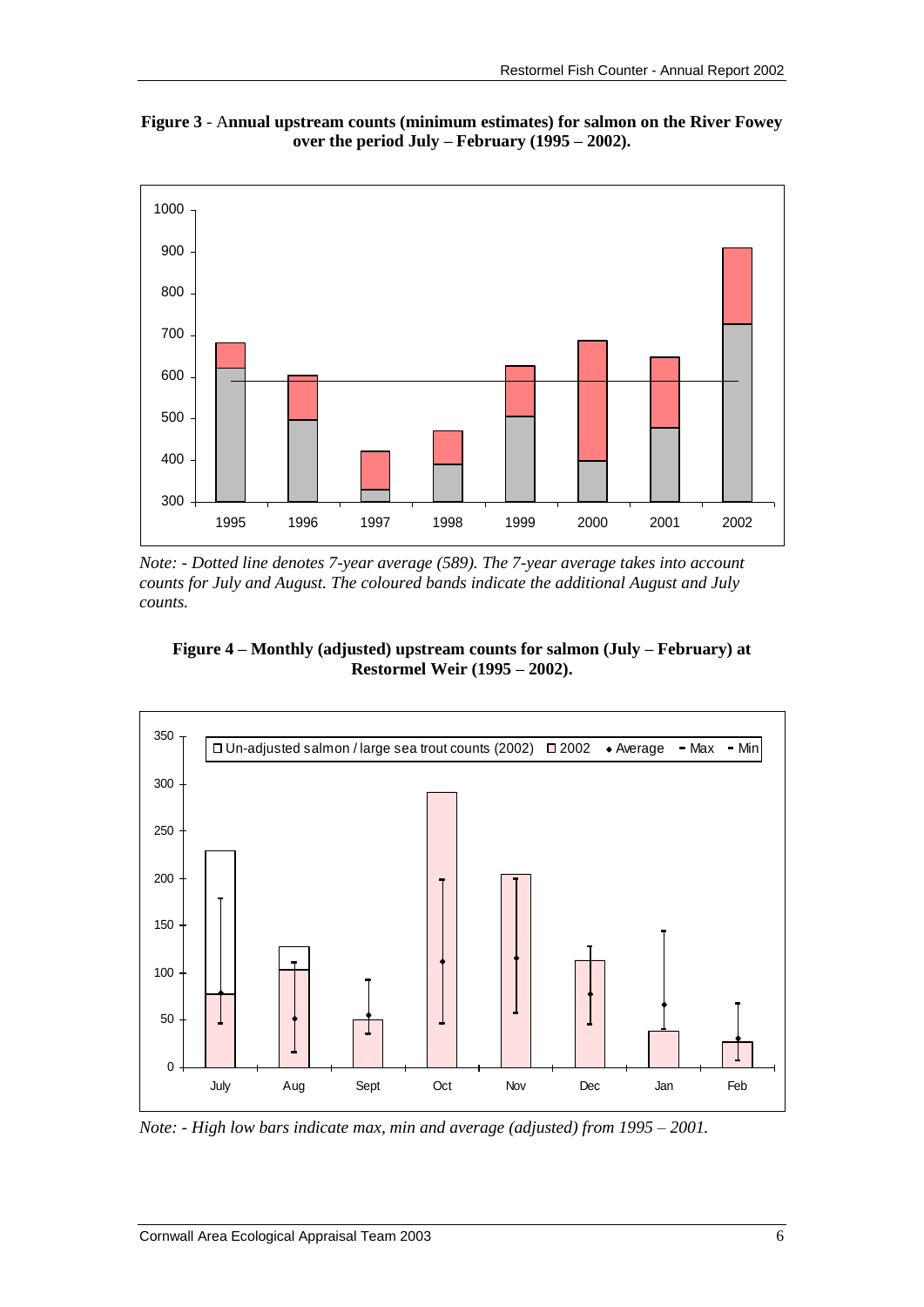**Figure 5 - Adjusted annual upstream counts for sea trout recorded at Restormel Weir (1995 – 2002).**



*Note: - Dotted line denotes 7– year average. The coloured bands indicate the additional August and July counts resulting from the removal of salmon events from the salmon / large sea trout count data.*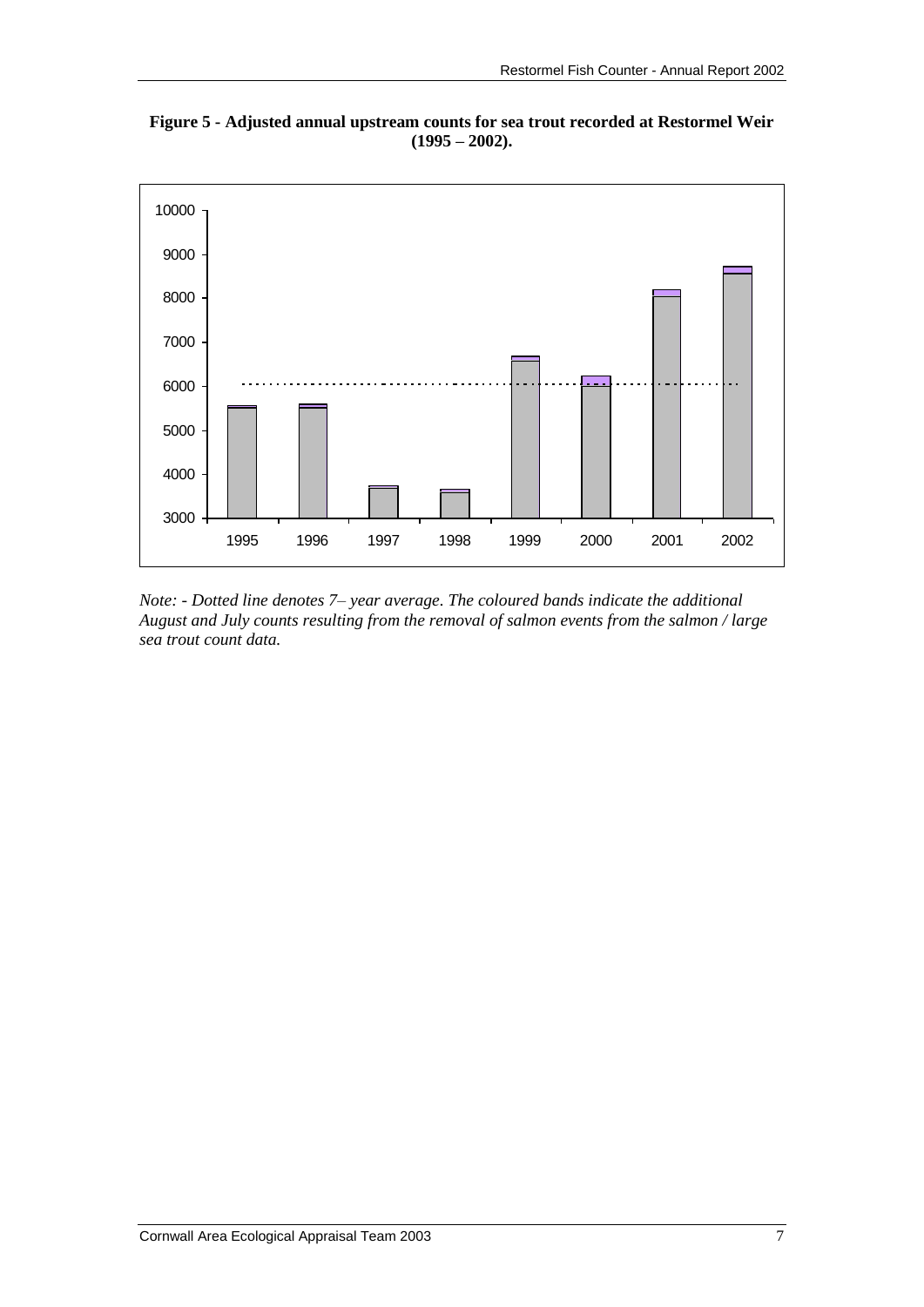### **6.2. Video Validation & Counter Efficiency**

### **6.2.1 Counter Efficiency**

**Table 3 – Analysis of video validation data for Restormel fish counter (2002).**

| <b>Counter Event</b>            | <b>Counter</b> | <b>Trace</b> | <b>Video</b> |                      | % Efficiency       |
|---------------------------------|----------------|--------------|--------------|----------------------|--------------------|
|                                 |                |              |              | <b>Counter:Trace</b> | <b>Trace:Video</b> |
| <b>Upstream Salmonid Counts</b> | 44             | 186          | 192          | 24                   | 97                 |
| <b>Missed Counts</b>            | 6              | 6            | $\theta$     |                      |                    |
| Non - directional events (E)    | 154            | 12           | 14           |                      |                    |
| Downstream events               | 2              | 2            |              |                      |                    |

The overall detection efficiency for upstream salmonids for the period  $12<sup>th</sup>$  March to  $10<sup>th</sup>$  September was 97%, which is higher than that recorded in 2001 (90%). The detection efficiency was calculated using data for upstream migrating salmonids (individuals and groups) detected by the counter or seen on video. Non-target species (otter's etc) or spurious events were removed from the data prior to this analysis. Trace efficiencies have been included to illustrate how trace information can be used as a relatively quick way of checking raw fish counter data and to improve count accuracy when video data is unavailable.

### **6.2.2 Size Correction Factors**

Table 4 utilises matched counter and video data for upstream migrating salmonids to calculate count correction factors for the period  $10^{th}$  May to  $24^{th}$  September 2002. All non-target species i.e. non-salmonids, have been removed for the purposes of this calculation.

### **Table 4 – Size correction factors for salmonid counts recorded at Restormel fish counter (10th May to 24th September 2002).**

| <b>Deflection</b> | Counter | Video | Size (cm)        | <b>Correction Factor</b> |
|-------------------|---------|-------|------------------|--------------------------|
| Salmonids $>50$   | 90      | 70    | Salmonids $>50$  | 0.78                     |
| Salmonids $<$ 50  | 10      | 130   | Salmonids $<$ 50 | 1.18                     |
| <b>Total</b>      | 200     | 200   |                  |                          |

Table 4 utilises matched counter and video data for upstream migrating salmonids to calculate the percentage error in the sizing ability of the counter. The matched counter and video data indicates that the number of fish greater than 50cm was overestimated by 13% whilst the number less than 50cm was underestimated by 18%.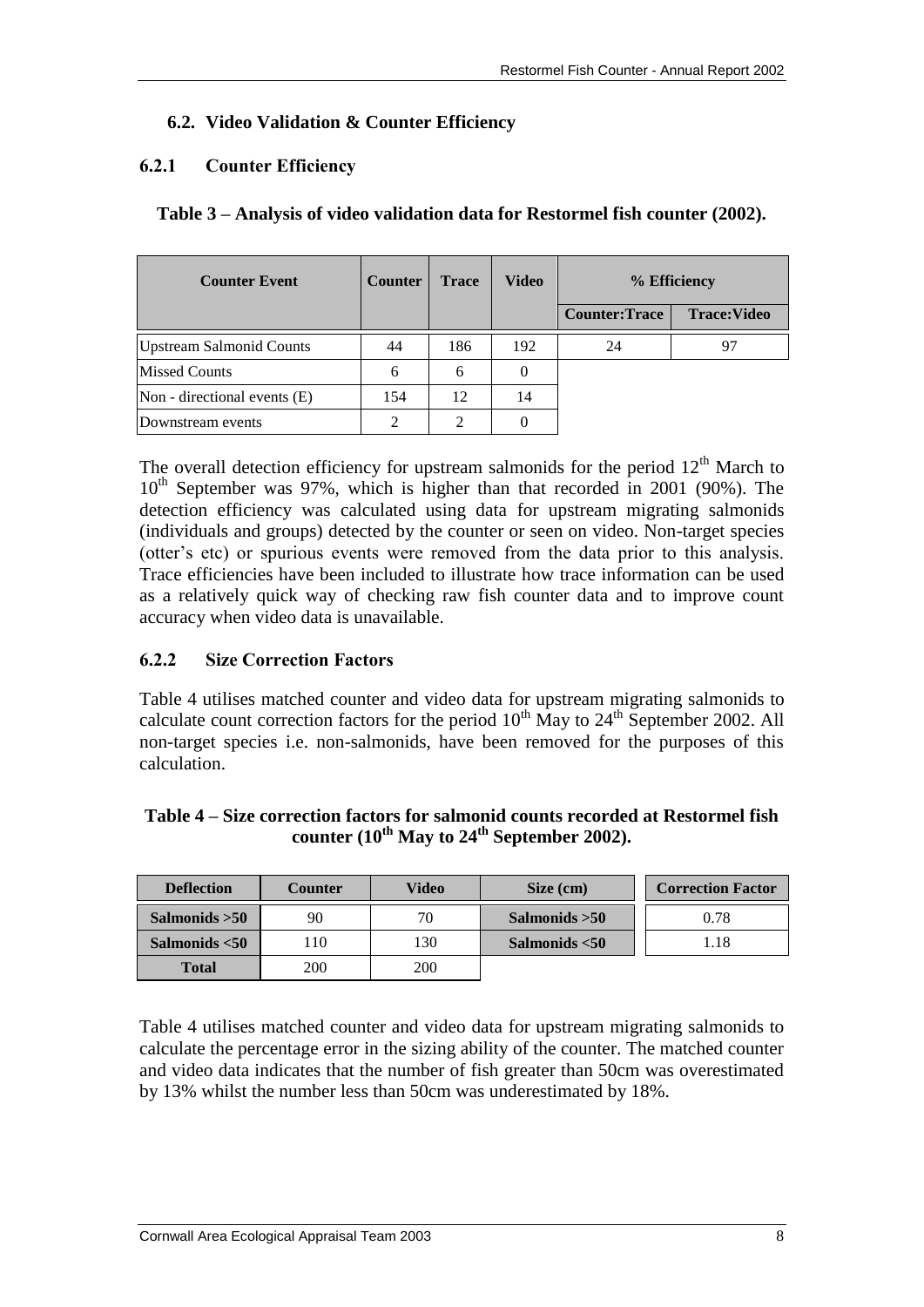# **7. Discussion**

Figures 1 and 2 indicate that the seasonal run patterns observed for salmon / large sea trout and sea trout on the River Fowey in 2002 were generally consistent with previous years.

There was a 7% increase in the total combined annual count for upstream migrating salmonids on the River Fowey in 2002 (10360) when compared to 2001 (9662) for the same period.

Comparisons with the 7-year average (6789) indicate that the total combined count for salmonids in 2002 (10360) has increased by 53%.

### **7.1. Salmon / large sea trout counts recorded on the River Fowey 1995 – 2002.**

The minimum salmon / large sea trout count estimate for 2002 was 1804. Overall, the salmon / large sea trout run estimate for 2002 was 12% higher than in 2001 (1611) and was the highest recorded count over the past 8 years. The lowest was recorded in 1998 (882).

The salmon / large sea trout counts for 2002 are up on the 7-year monthly averages with the exception of January, February, March, June and September and 47% up on the 7-year average overall.

Historical netting, trapping and rod fishery data indicates that salmon start moving into the Fowey from the beginning of July with a further late run of salmon occurring from October to February (Appendix 7, Figure A). The same data suggests that large sea trout (deflections greater than 50) enter the river between March and June.

As the majority of the salmon sized events, which occur from March to June, can assumed to be caused by large sea trout the minimum salmon count for the Fowey has been calculated from the period July to February.

### **7.2. Salmon counts (minimum estimates) recorded on the River Fowey (July 2002 – February 2003).**

As stated above historical trapping and netting data indicates that only very few salmon enter the River Fowey prior to the end of June. It is therefore likely that most of the salmon sized events prior to July will have been created by sea trout and can be discounted. Bearing this in mind a protocol has been developed to ensure that any large sea trout are excluded from the minimum salmon estimate (Appendix 7).

The salmon counted between July 2002 – February 2003 (907) represents a 41% increase in the total salmon run estimate, in relation to 2001 (645). Comparing this to the 7-year average (589) over the same period suggests a 54% increase in the size of the salmon run in 2002. The minimum count estimate for the period July to February (907) is the highest figure recorded over the past 8 years.

The upstream salmon count recorded at Restormel in 2002 is very encouraging when compared to those reported in 2001. Overall, the upstream counts are the highest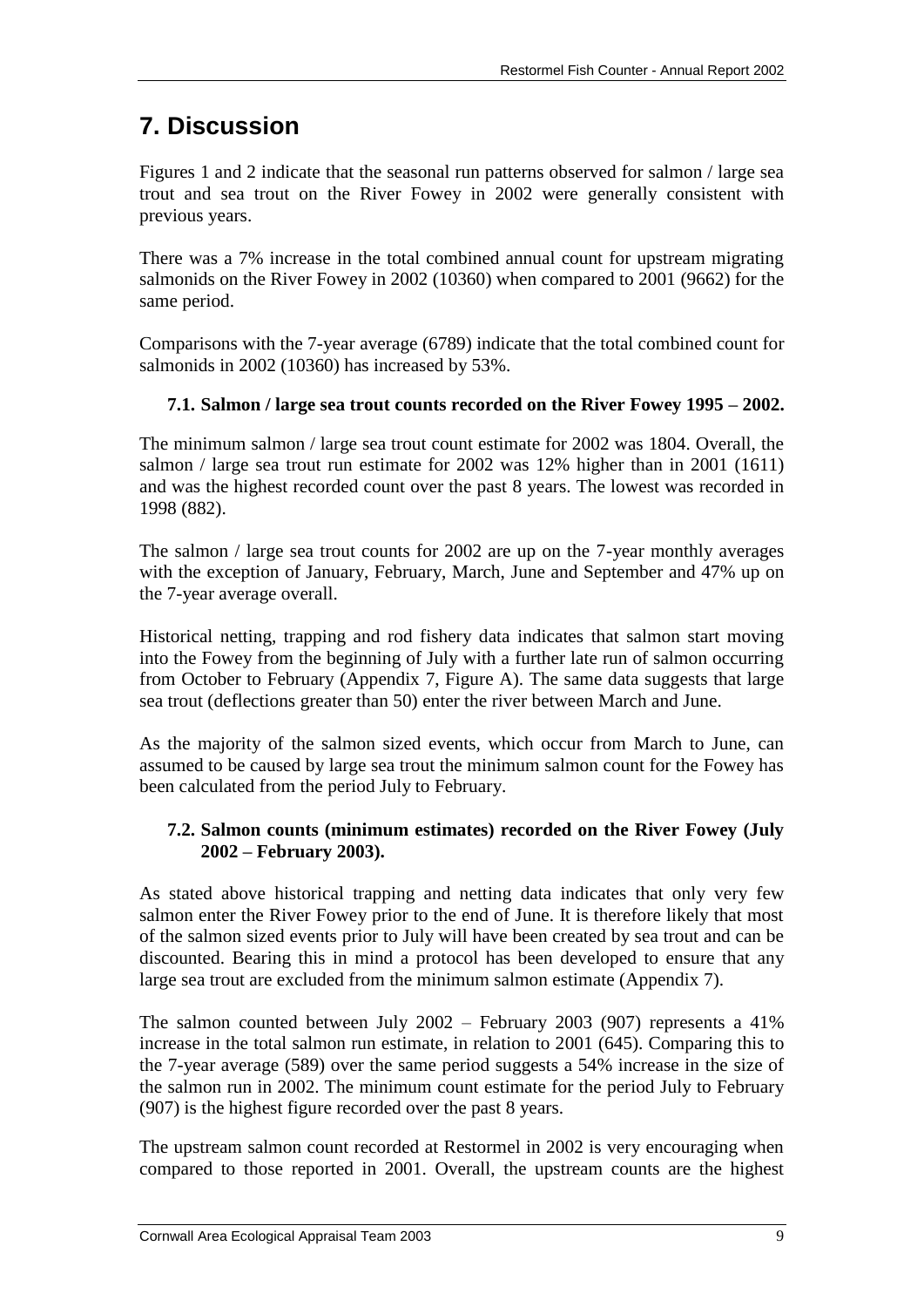recorded at Restormel over the past 8 years with 55% of the run moving upstream over the period October to November.

The overall trend over the past few years seems to suggest that salmon numbers are increasing, albeit slowly. This suggests that measures designed to protect this component of the stock, such as the National Spring Salmon Bylaws, may in fact be working.

It must also be noted that immediately after an increase in flow levels on the  $13<sup>th</sup>$ October there were substantial increases in the numbers of salmon recorded moving upstream. This was particularly obvious in the middle part of the month where on one day ( $14<sup>th</sup>$  October) 56 upstream salmon were counted traversing the weir.

### **7.3. Estimated Large Sea Trout Counts (March – June) Recorded on the River Fowey 1995 – 2002.**

The minimum large sea trout count estimate for 2002 was 713. Overall, the large sea trout run estimate for 2002 was 10% lower than in 2001 (792) although it was the third highest recorded count over the past 8-years. The lowest was recorded in 1995 (172).

The large sea trout counts for 2002 are up on the 7-year monthly averages, with the exception of March and 35% up on the 7-year average overall.

The figures recorded for large sea trout over the period March to June for 1995 – 1998 indicate that the number of these fish returning is fairly constant between years. Even so, it is interesting to note that from 1999 onwards the data shows that the numbers of these large sea trout have increased by a significant amount. This suggests that the operation of the net buy backs may be protecting this component of the stock and could be responsible for the increase in large sea trout numbers observed in recent years.

### **7.4. Small Sea Trout Counts (deflections less than 50) Recorded on the River Fowey 1995 – 2002.**

Historically, the main sea trout run on the River Fowey has been consistent with that of many other Southwest rivers. The run of the smaller sea trout run normally begins in April / May with the peak movement, predominantly 'school peal', taking place during June and July. The smaller, but still significant, runs of sea trout tend to occur in April, May and August. The numbers decline sharply near the end of August with only small numbers moving upstream thereafter.

The counter data (Figure 5,Table 2) indicates that 2002 was a good year for (small) sea trout (8556). The minimum run estimate for 2002 represents a 6% increase when compared to the 2001 estimate (8051) and is 54% up on the 7-year average. The 2002 count is the largest count recorded over the past 8 years of counter operation. The lowest count that has been recorded over the period was in 1995 (5506).

The timing and pattern of the run is generally consistent between years except for the notable increases in the numbers of sea trout overall. It is however, interesting to note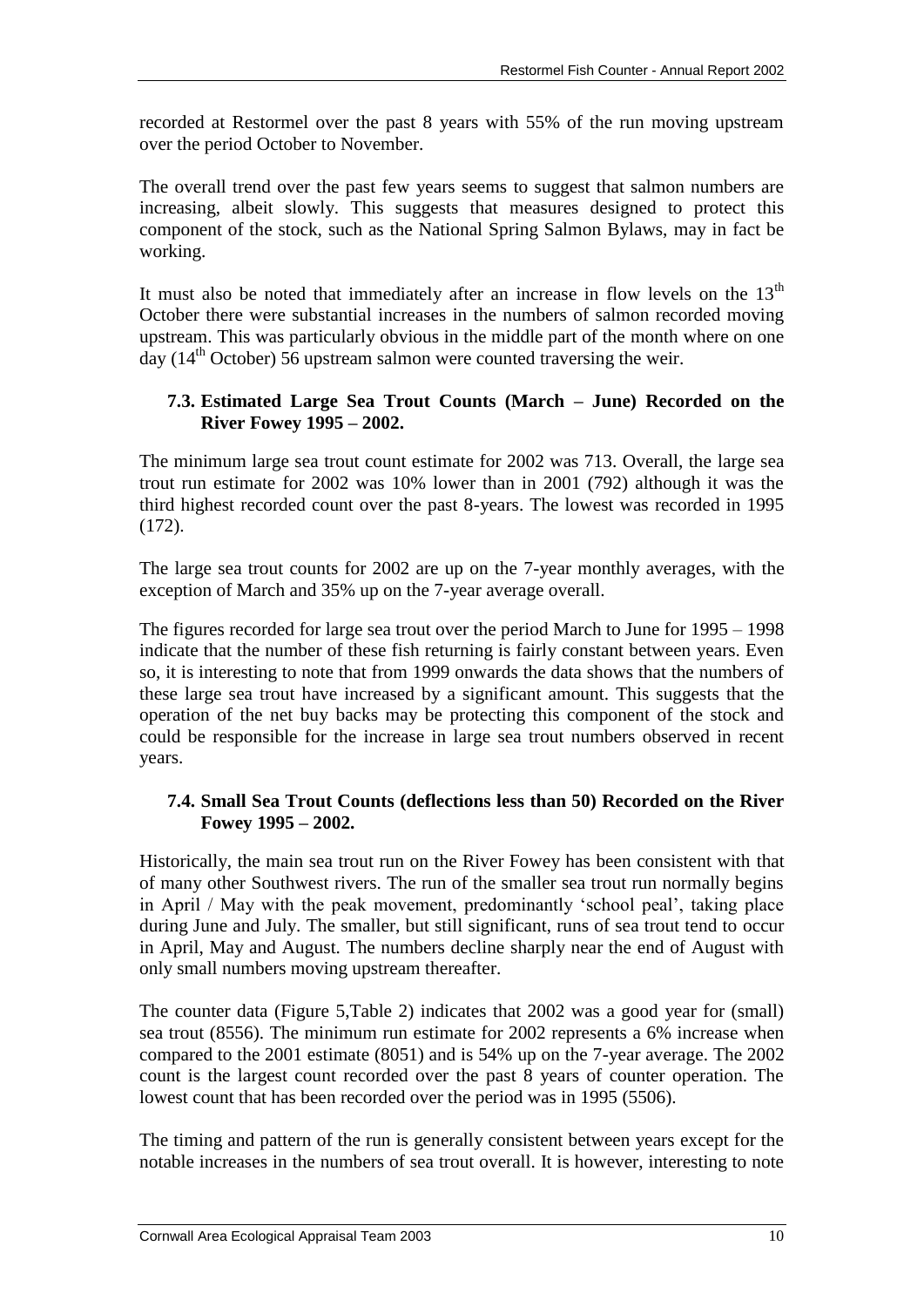that the upstream counts for February and September are significantly lower than the 7-year average.

The numbers of fish moving upstream are higher than the 7-year monthly averages for all months with the exception of January, February, March, August and September. As Figure 2 indicates, the majority of the run (66%) was concentrated in June and July.

It appears that flow has been the major influencing factor on the numbers of sea trout passing through the fish pass during the period June to July, historically the peak migration time for sea trout.

### **7.5. Other Species**

These events were identified from counter data and video footage and the counts adjusted to remove these species from the salmonid count. No other species were identified from video footage.

### **7.6. Environmental Factors**

The environmental variables routinely measured at Restormel are flow, temperature, barometric pressure and conductivity (fish counter). Rate of flow is generally considered to be the dominant factor controlling the upstream migration rate of salmonids. However, it should not be considered in isolation as its effects are often modified by other factors such as water temperature, changes in barometric pressure; together with wind, weather and tidal conditions etc.

### **7.6.1. Flows on the River Fowey**

The residual patterns of flow at Restormel in 2002 (Figure 6, Figure 7) during the period of the main fish runs were generally consistent with that of previous years although flow rates were lower than usual for the period end of August to the beginning of October.

As in previous years the majority of upstream migrating salmonids (April – October) tended to utilise flows between  $1 - 10$  cumecs (90 – 95%). Analysis of the count figures for 2002 indicated that the majority of salmon (65%) and sea trout (53%) moved upstream when daily mean flows were greater than 2 cumecs.

The periods January to April and November to December showed some marked and extended elevations in flow rates. Flows over 10 cumecs were present for 17% of the time but only accounted for 5% of salmonid movements overall.

### **7.6.2 Water Temperature**

Figures 8 and 9 indicate that the patterns of fish movement coincide with rises and falls in temperature over the period of the main runs for salmon and sea trout. Data for the 2nd April to 6th August is unavailable due to corruption of the data files for this period.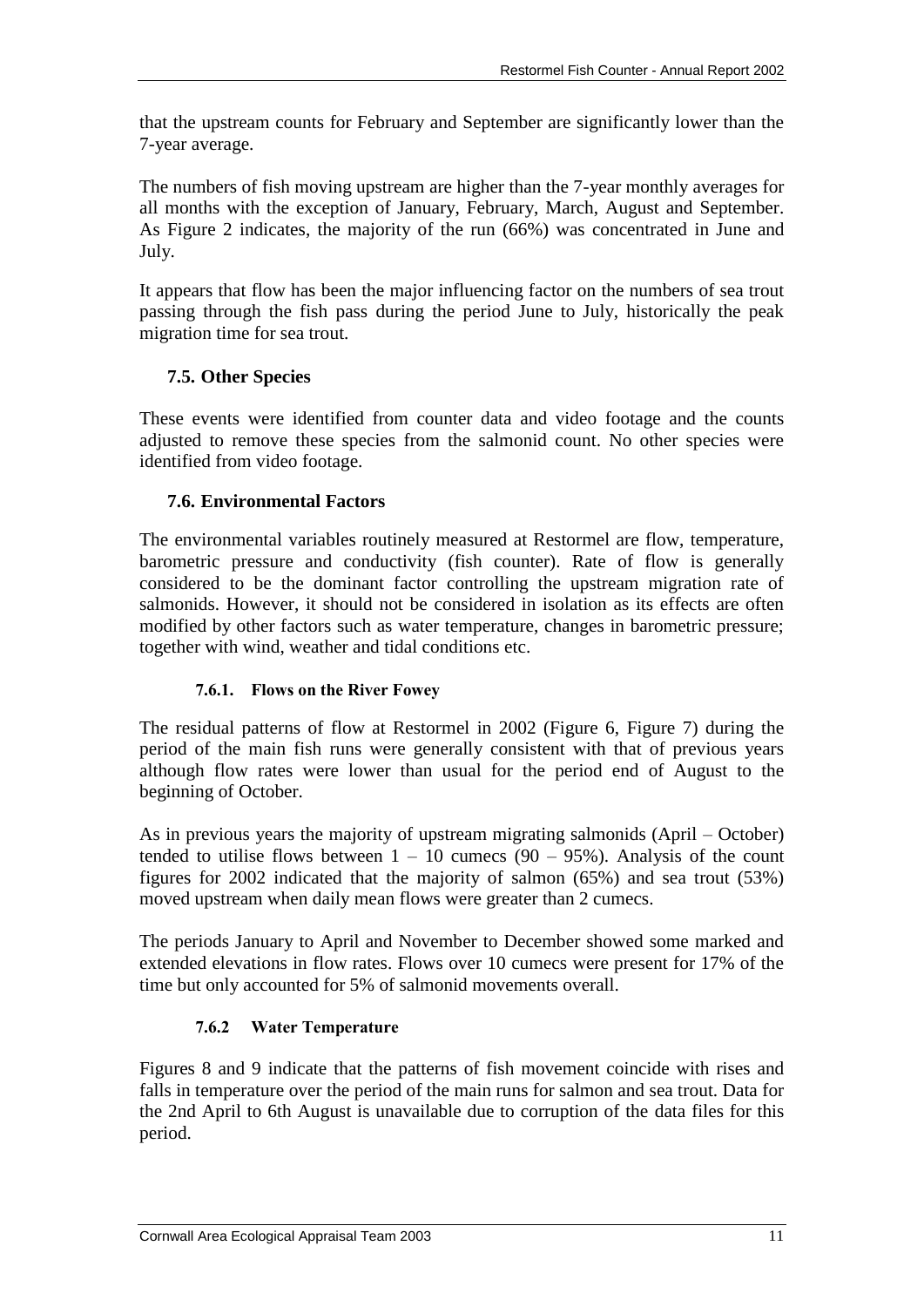The temperature profiles for 2002 (based on monthly averages) are consistent with those for 2000 and 2001 although November was noticeably warmer. Although the evidence for the influence of temperature on upstream migration is inconclusive (Banks, 1969) it is generally accepted that salmonids tend to move within an optimum temperature band of between  $5^{\circ}$ C – 21.5<sup>o</sup>C (Alabaster, 1970). Although the data for 2002 implied no salmonid movements below  $5^{\circ}$ C the loss of data means that the percentage of fish moving within this band can only be assumed during 2002.

Milner (1989) suggested that temperature accounted, in part, for the timing of river entry but thereafter flow probably provided the biggest environmental stimulus for upstream migrants. With the current interest in global warming temperature data may provide important clues into the effects of climate change on migratory fish populations and in particular, changes in the timing of their migrations.

#### **7.6.3 Barometric Pressure**

Changes in barometric pressure have often been thought to a play a part in stimulating the upstream movements of salmonids. However evidence in the scientific literature is inconclusive and often contradictory. Banks (1969) conducted a thorough literature review of the factors affecting the upstream migrations of salmonids and concluded that although temperature had a significant effect on salmonid migrations the effect of changes in barometric pressure were minimal. However, anecdotal evidence seems to suggest that changes in barometric pressure affect the behaviour of migratory fish, once the fish are within the river system and it is therefore worthy of further investigation.

As in 2000 and 2001, Figures 10 and 11 indicate that the relationship between barometric pressure and fish movements is not as clear as that existing for temperature and flow. Generally, it is also not clear to see from the data whether fish are moving prior to an increase in flow i.e. using a drop in pressure to predict an increase in flow. The exception to this is the period around the first half of October where a rapid drop in pressure coincided with large numbers of salmonids moving upstream following a long period of low flows. As the numbers of fish moving did not increase substantially until the  $14<sup>th</sup>$  October, when flows increased, it is probably more likely that fish were responding to an increase in flow rather than the drop in pressure. Although difficult to prove, it is possible that the rapid drop in pressure may have acted as a trigger to 'prime' the fish to move when the flows increased i.e. got them in a state of readiness to move upstream. This may also explain the increased levels of activity often reported by anglers after a rapid drop in barometric pressure.

### **7.7. Video Validation and Counter Efficiency**

Video data was collected 24-hours per day over period of the main salmon and sea trout runs during 2002. Table 5 details the period over which video footage was recorded and also the total number of hours of video collected.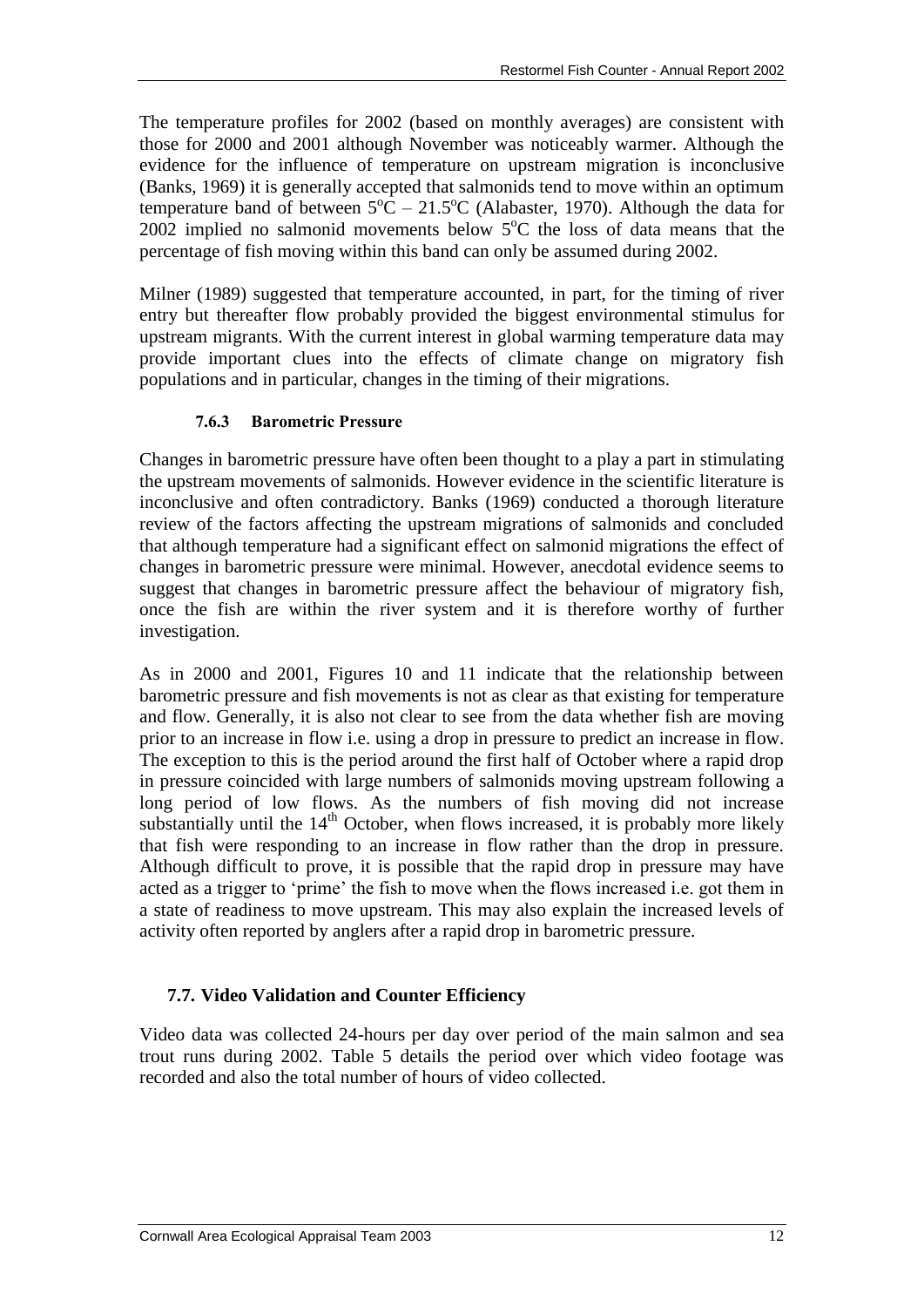| Camera        | No. of Hrs.     | <b>Period of</b> | No. of Hrs. |
|---------------|-----------------|------------------|-------------|
|               | <b>Recorded</b> | <b>Operation</b> | Watched     |
| Channel 1 & 2 | 3222            | $12/4 - 10/9$    | 159         |

|  | Table 5 – Summary of Video Validation at Restormel Fish Counter 2002. |  |  |
|--|-----------------------------------------------------------------------|--|--|
|  |                                                                       |  |  |

The counter efficiencies (Table 3) are based on the number of fish that have been seen on video and recorded by the counter, predominantly during the hours of darkness, over the period (1/6/02 – 24/9/02).

The overall detection efficiency of the counter for upstream migrating fish was estimated at 97%. The level of efficiency is comparable to previous years and in the initial validation study conducted in 1993 (90%). Slight losses in efficiency can be attributed to the large numbers of sea trout passing over the weir in groups of two or more. In many cases these were recorded as single fish counts or as "non-fish" events, which resulted in a slight under estimate for sea trout.

Video evidence allows us to correct for these events but these slight losses in efficiency only have a small effect on the figures for the run estimates overall. It is this type of information that can be used to fine tune the settings of the fish counter and improve the detection efficiency in the long term.

Counts have not been extrapolated or estimated for the period  $25<sup>th</sup>$  March –  $5<sup>th</sup>$  April when the counter suffered a loss in data due to a fault. It was thought unlikely that a reliable and accurate estimate of upstream fish counts could be made for this period.

# **8 Data Processing**

The data presented in this report represents final adjusted counts, which takes into account maintenance work on the fish pass and non-target species etc.

The original monthly summary reports distributed in 2002 were intended to give a general indication of salmonid movements and to provide an estimated minimum salmonid count for each month. Any data contained within the original monthly summary reports has been superseded by this report.

# **9 Update**

- The fish counter at Restormel site has suffered from only one major period of data loss during 2002 ( $25<sup>th</sup> March – 5<sup>th</sup> April$ ). This was due to a counter fault.
- A study was carried out to investigate improvements to the fish detection ability of the counter. The study concluded that by reducing counter thresholds to 10 the fish counter would be able to detect a greater number of events as upstream fish. It must be noted that at present these fish are already included in the counts as nondirectional events and verified as upstream fish during analysis of the trace data.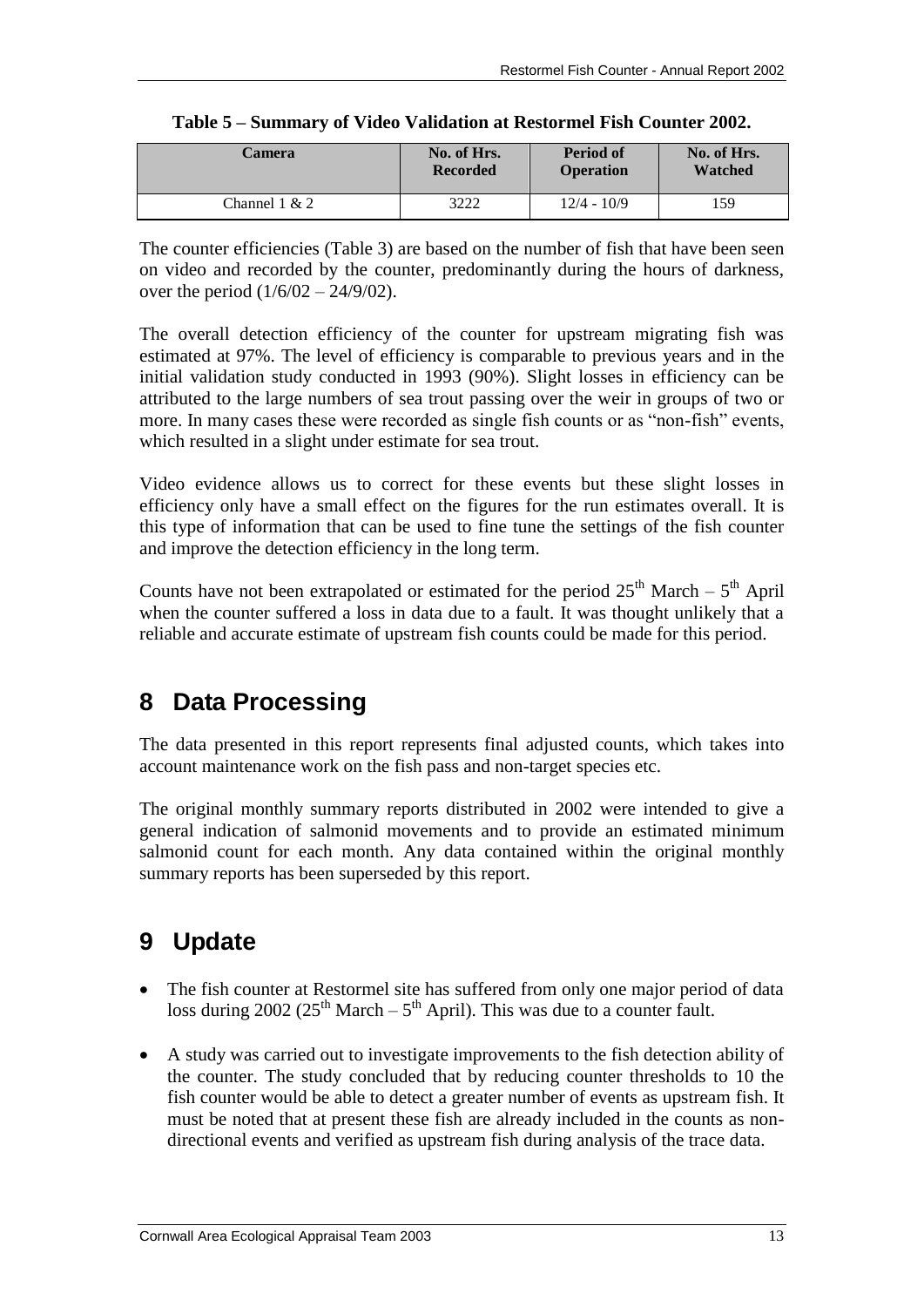### **10 Future Work**

- Continued validation of the counter's performance and efficiency will be carried out on an annual basis using overhead video cameras.
- To assess the presence and abundance of non-target species traversing the fish pass e.g. Otter's.
- Collection of temperature and barometric pressure at hourly intervals via two sensors / data-loggers will be continued in 2003.
- Use of fish counter data to improve information on flows required for species specific upstream migrations i.e. salmon, sea trout etc. An Environment Agency report coming out at the end of March 2003 will outline a methodology for calculating flow response curves for salmonids, which will improve our understanding of fish movements on the River Fowey.
- A scoping study has been undertaken to look into the practicalities of installing a walkway over the weir. This will allow for improvements to the camera system and allow safe access for maintenance.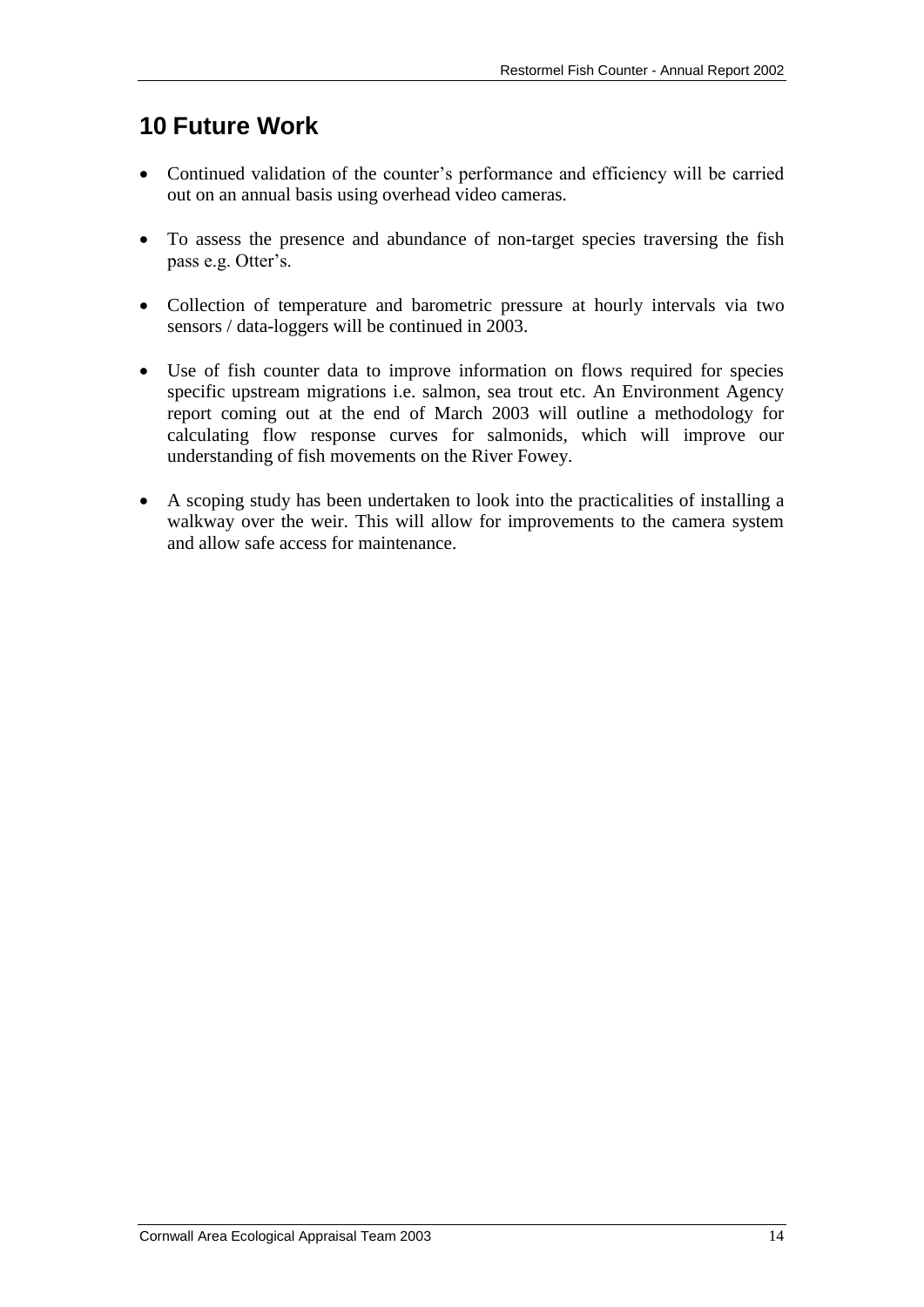### **11 Downtime**

The counter was operational for 8432 hours out of a possible 8760, approximately equivalent to 13.7 days out of a total of 365 days. The majority of this downtime can be attributed to a counter fault. The downtime has been broken down as follows:

| <b>Item</b>                       |                 | <b>Downtime</b> |        | % Downtime      |                |  |
|-----------------------------------|-----------------|-----------------|--------|-----------------|----------------|--|
|                                   | <b>Enforced</b> | <b>Routine</b>  |        | <b>Enforced</b> | <b>Routine</b> |  |
|                                   |                 |                 |        |                 |                |  |
| 1. Weir cleaning (gate shut)      | 0.00            | 5.77            | 5.77   | 0.00            | 10.58          |  |
| 12. Counter Maintenance           | 0.00            | 0.00            | 0.00   | 0.00            | 0.00           |  |
| 13. Camera Maintenance            | 0.00            | 0.00            | 0.00   | 0.00            | 0.00           |  |
| l4. Counter Fault                 | 272.93          | 0.00            | 272.93 | 99.63           | 0.00           |  |
| 15. Other                         |                 | 48.77           | 49.77  | 0.37            | 89.42          |  |
| <b>Total Downtime (Hours)</b>     | 273.93          | 54.54           | 328.47 |                 |                |  |
| <b>Expected Operational Hours</b> | 8760.00         |                 |        |                 |                |  |
| % Time Operational                | 96.25           |                 |        |                 |                |  |

**Table 6 – Breakdown of Counter Downtime in 2002.**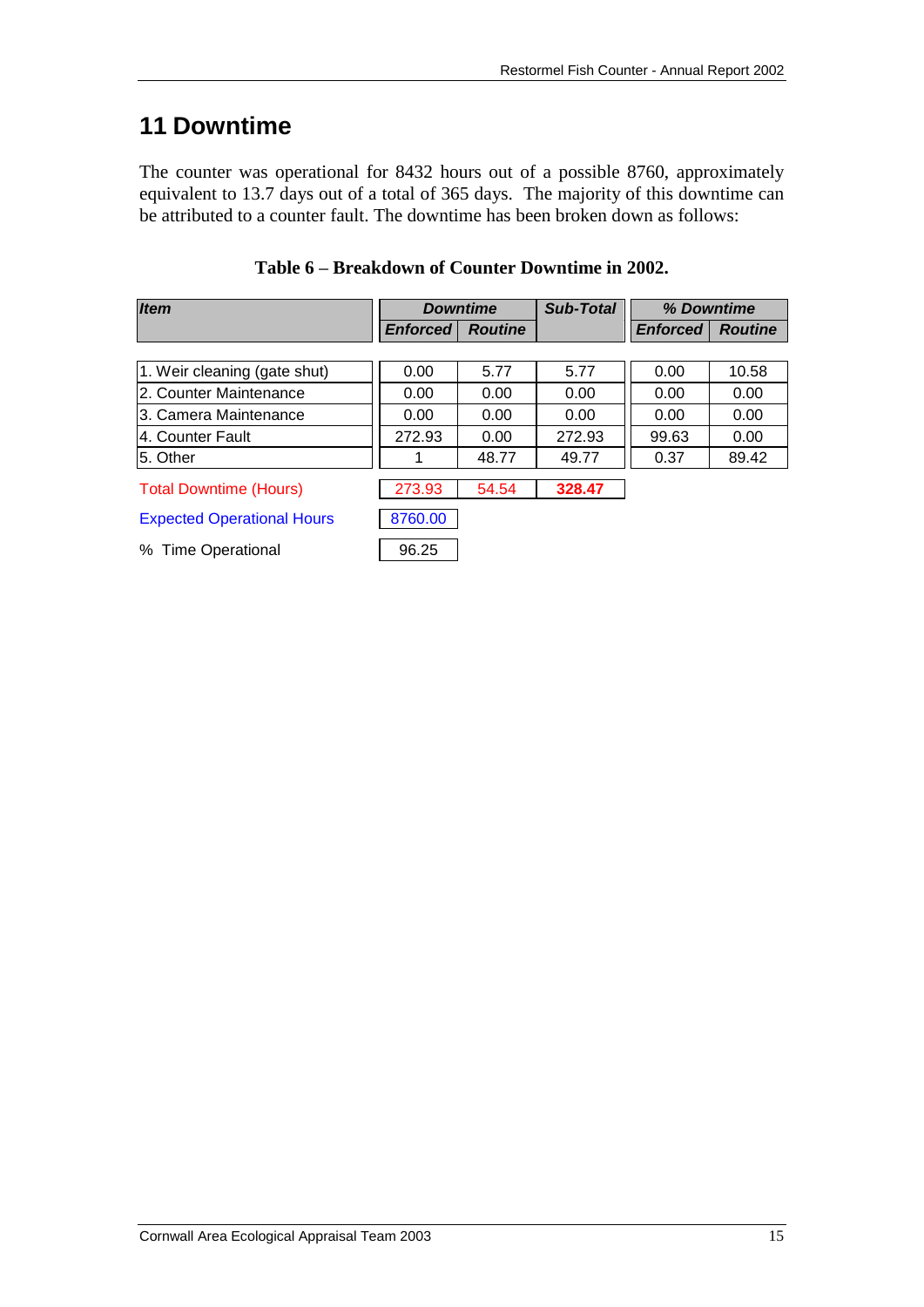### **12 References**

- 01. Environment Agency (1997). Design and Use of Open Channel Resistivity Fish Counters (Advisory Manual). Fisheries Technical Manual No. 2. Environment Agency North West Region. R&D Technical Report W23.
- 02. Environment Agency (1997). Salmon and Sea Trout Movements Recorded at Restormel Fish Counting Station on the River Fowey during 1996. Environment Agency. Annual Report 1997.
- 03. Environment Agency (1998). "A Preliminary Assessment of the Buy-back of licensed Migratory Salmonid Netting Time on the River Fowey in 1997 and 1998. Environment Agency. Restormel Fish Counter Data Report - July 1998.
- 04. Solomon, D.J, Sambrook, H.T, Broad, K.J (2002). Salmon Migration and River Flow: "Results of Tracking Radio Tagged Salmon in Six Rivers in South West England." Research & Development Publication 4. Environment Agency 2002.
- 05. Environment Agency (1998). Restormel Fish Counter. Annual Report 1997. Environment Agency 1998.
- 06. Environment Agency (1999). Restormel Fish Counter. Annual Report 1998. Environment Agency 1999.
- 07. Environment Agency (2000). Restormel Fish Counter. Annual Report 1999. Environment Agency 2000.
- 08. Environment Agency (2001). Restormel Fish Counter. Annual Report 2000. Environment Agency 2001.
- 09. Environment Agency (2002). Restormel Fish Counter. Annual Report 2001. Environment Agency 2001.
- 10. Banks,J.W. (1969). A review of the literature on the upstream migration of adult salmonids. J. Fish Biol. 1, 85-136.
- 11. Milner, N. J. (1989). Fish movement in relation to freshwater flow and quality. Workshop proceedings of The Atlantic Salmon Trust 6 April 1989.
- 12. Alabaster, J.S. (1970). River flow and upstream movement and catch of migratory salmonids. J. Fish. Biol. 2, 1-13.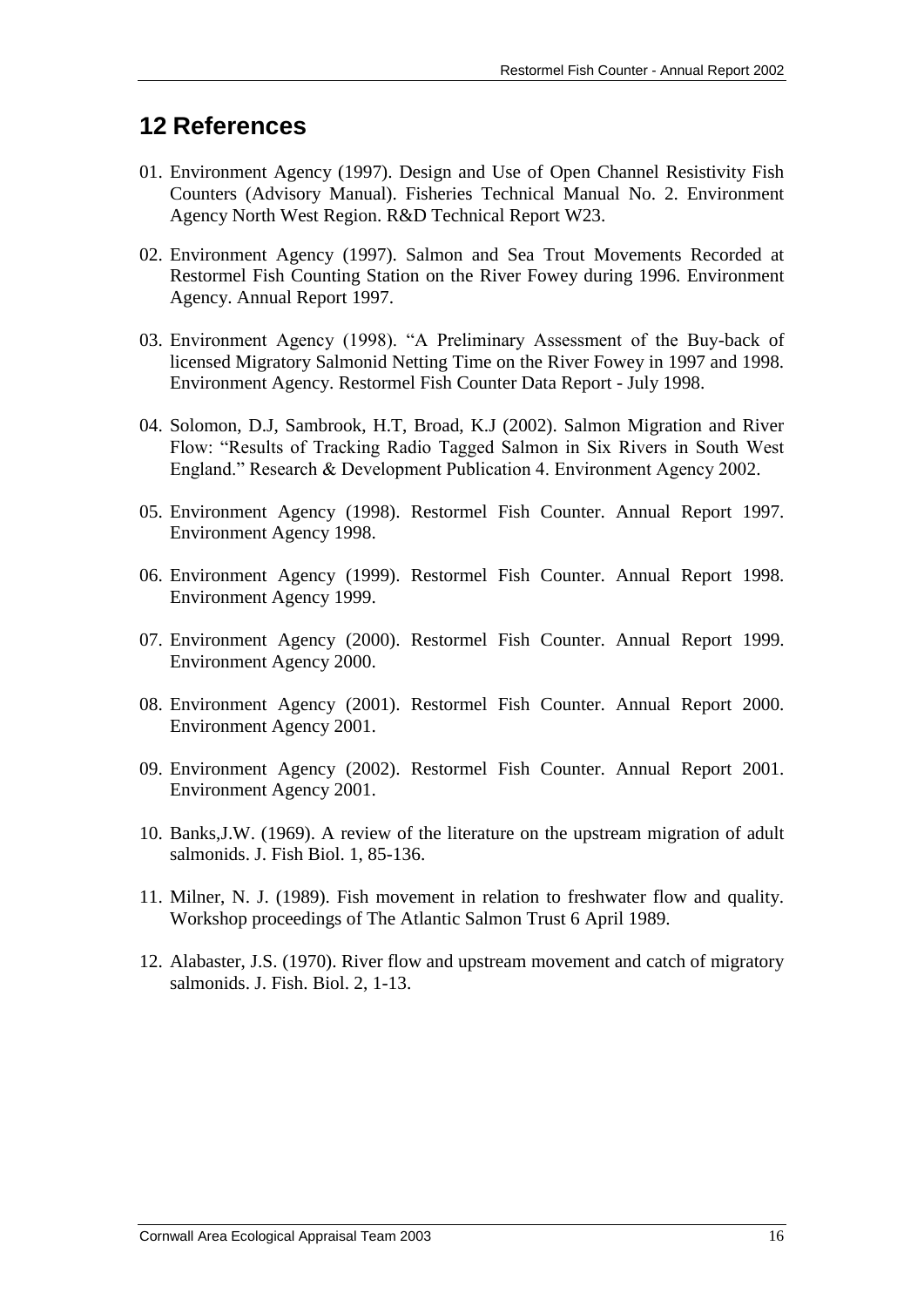### **13.Appendices**

#### **Appendix 1 – Daily upstream counts in relation to flow at Restormel Weir 2002.**

Figure 6 – Daily Upstream Counts of Salmon in Relation to Flow (cumecs) at Restormel Weir 2002.

![](_page_22_Figure_4.jpeg)

Figure 7 – Daily Upstream Counts of Sea Trout in Relation to Flow (cumecs) at Restormel Weir 2002.

![](_page_22_Figure_6.jpeg)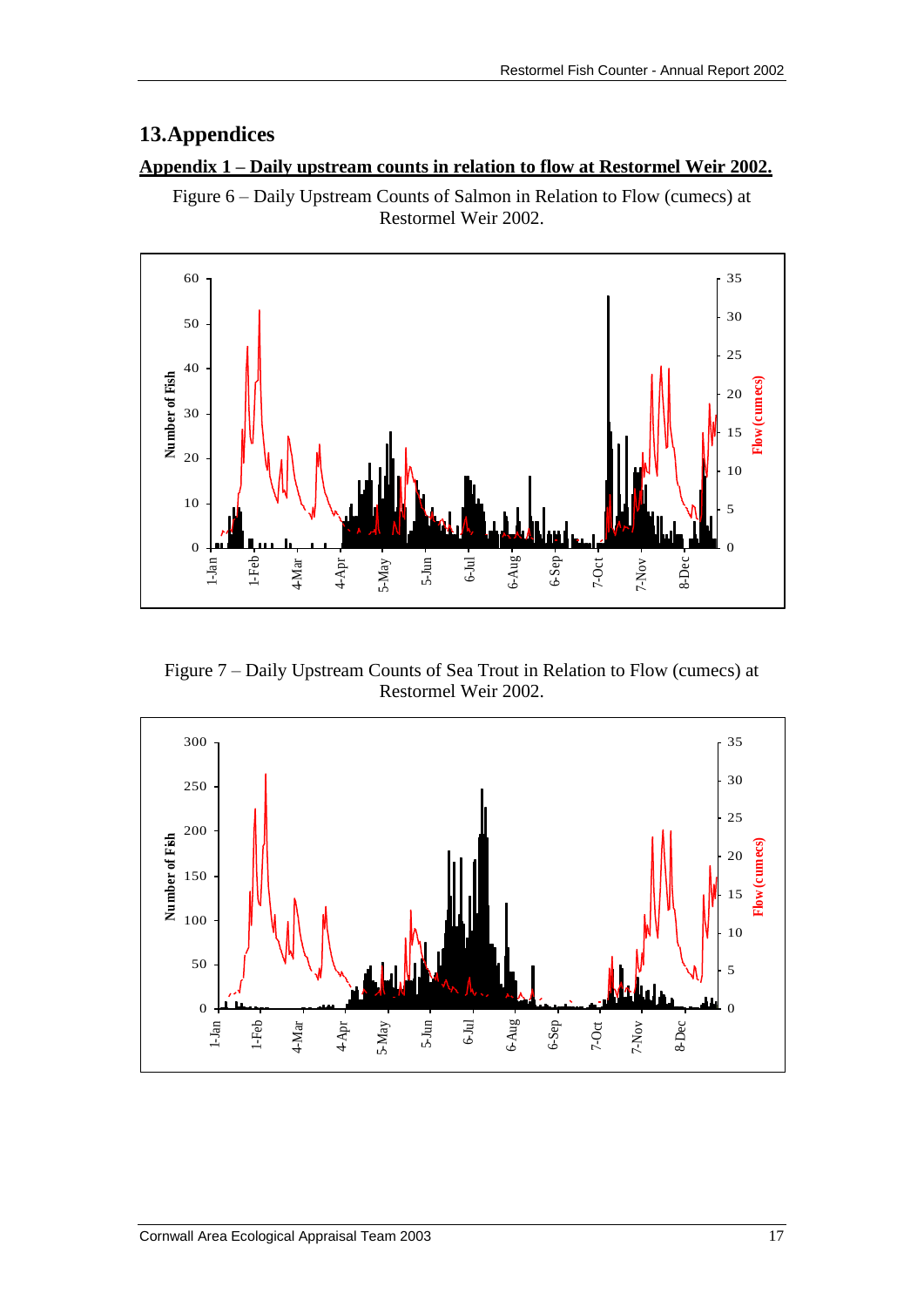### **Appendix 2 – Daily Upstream Counts in Relation to Temperature (<sup>o</sup>C) at Restormel Weir 2002.**

![](_page_23_Figure_2.jpeg)

![](_page_23_Figure_3.jpeg)

Figure 9 - Daily Upstream Counts of Sea Trout in Relation to Temperature (<sup>o</sup>C) at Restormel Weir 2002.

![](_page_23_Figure_5.jpeg)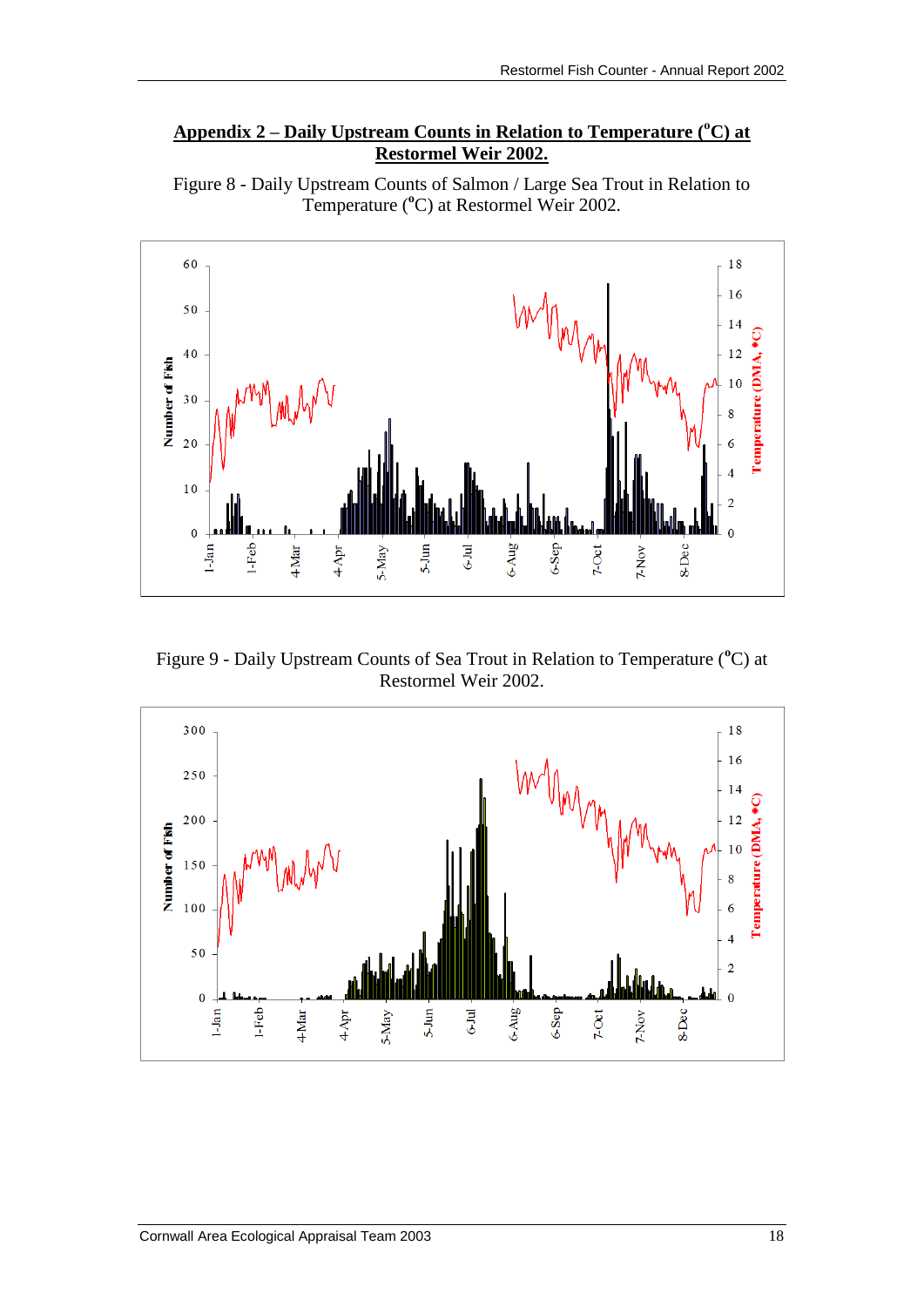#### **Appendix 3 – Daily Upstream Counts of Salmon / Large Sea Trout in Relation to Changes in Barometric Pressure at Restormel Weir 2002.**

![](_page_24_Figure_2.jpeg)

Figure 10 - Daily Upstream Counts of Salmon / Large Sea Trout in Relation to Changes in Barometric Pressure (mBar) at Restormel Weir 2002.

Figure 11 - Daily Upstream Counts of Sea Trout in Relation to Changes in Barometric Pressure (mBar) at Restormel Weir 2002.

![](_page_24_Figure_5.jpeg)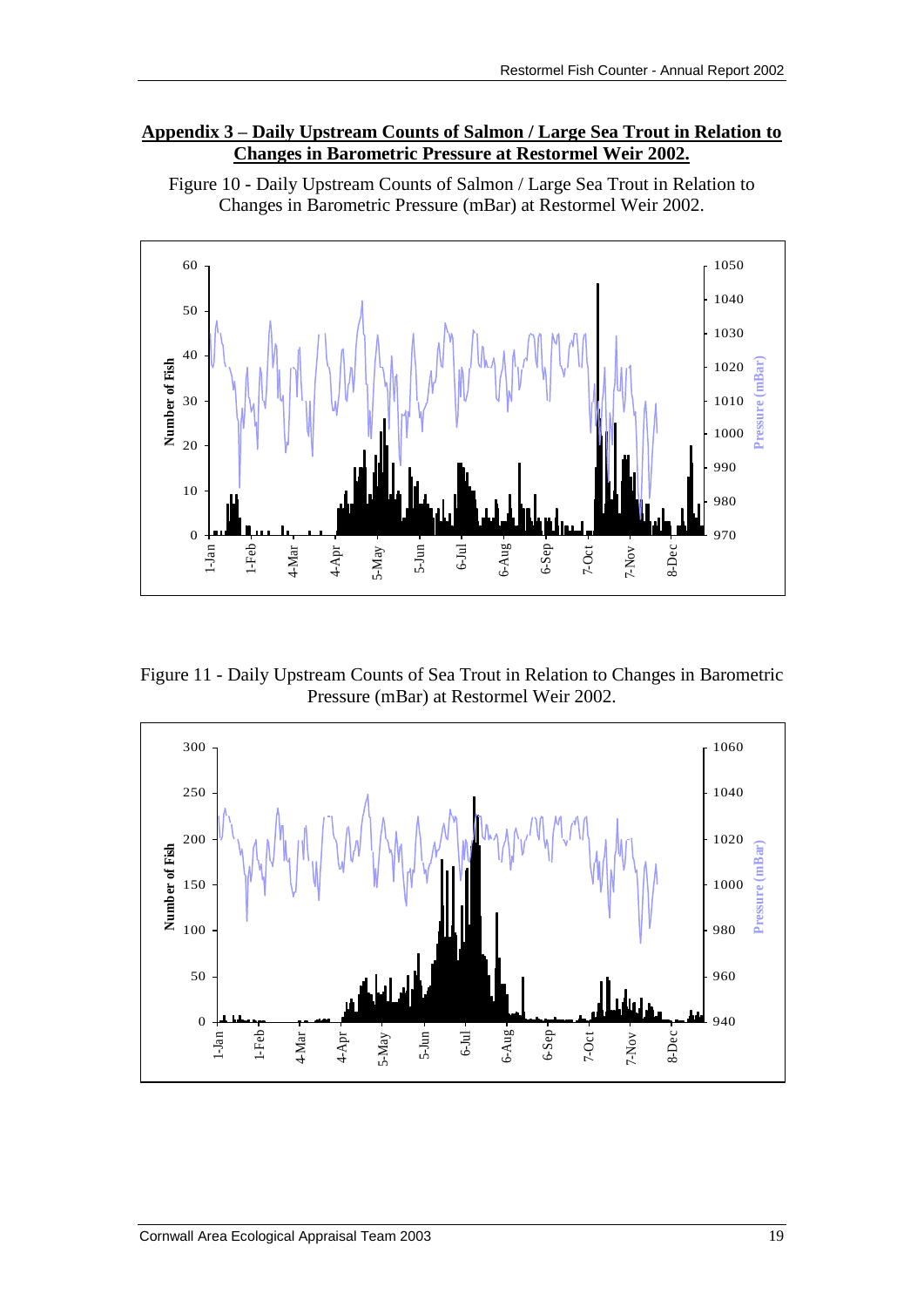### **Appendix 4 – Daily Upstream Counts of Salmon / Large Sea Trout in Relation to Flow (cumecs) at Restormel Weir 2002.**

![](_page_25_Figure_2.jpeg)

![](_page_25_Figure_3.jpeg)

Figure 13 - Daily Upstream Counts of Sea Trout in Relation to Flow (cumecs) at Restormel Weir – January 2002.

![](_page_25_Figure_5.jpeg)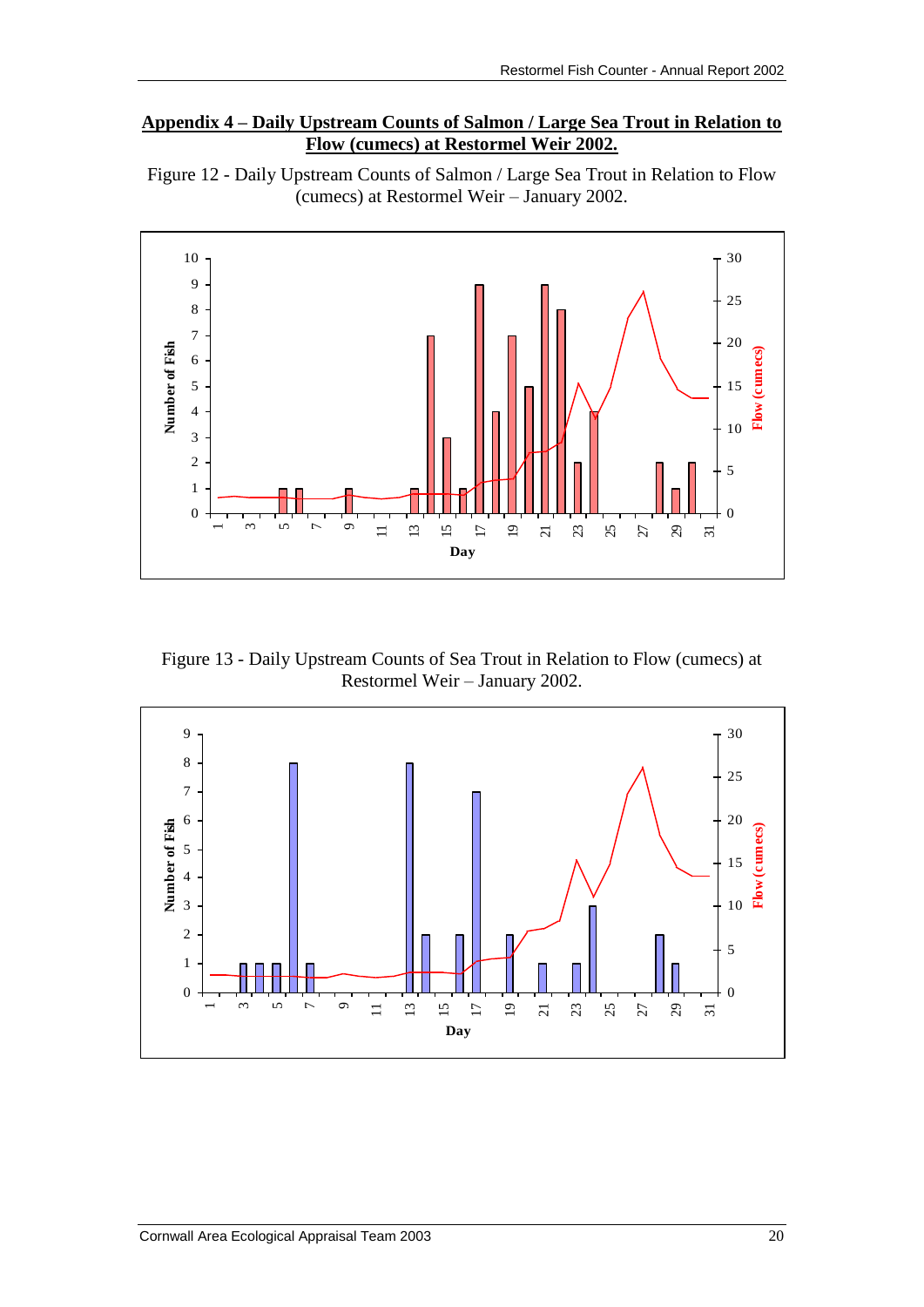![](_page_26_Figure_1.jpeg)

Figure 14 - Daily Upstream Counts of Salmon / Large Sea Trout in Relation to Flow (cumecs) at Restormel Weir – February 2002.

Figure 15 - Daily Upstream Counts of Sea Trout in Relation to Flow (cumecs) at Restormel Weir – February 2002.

![](_page_26_Figure_4.jpeg)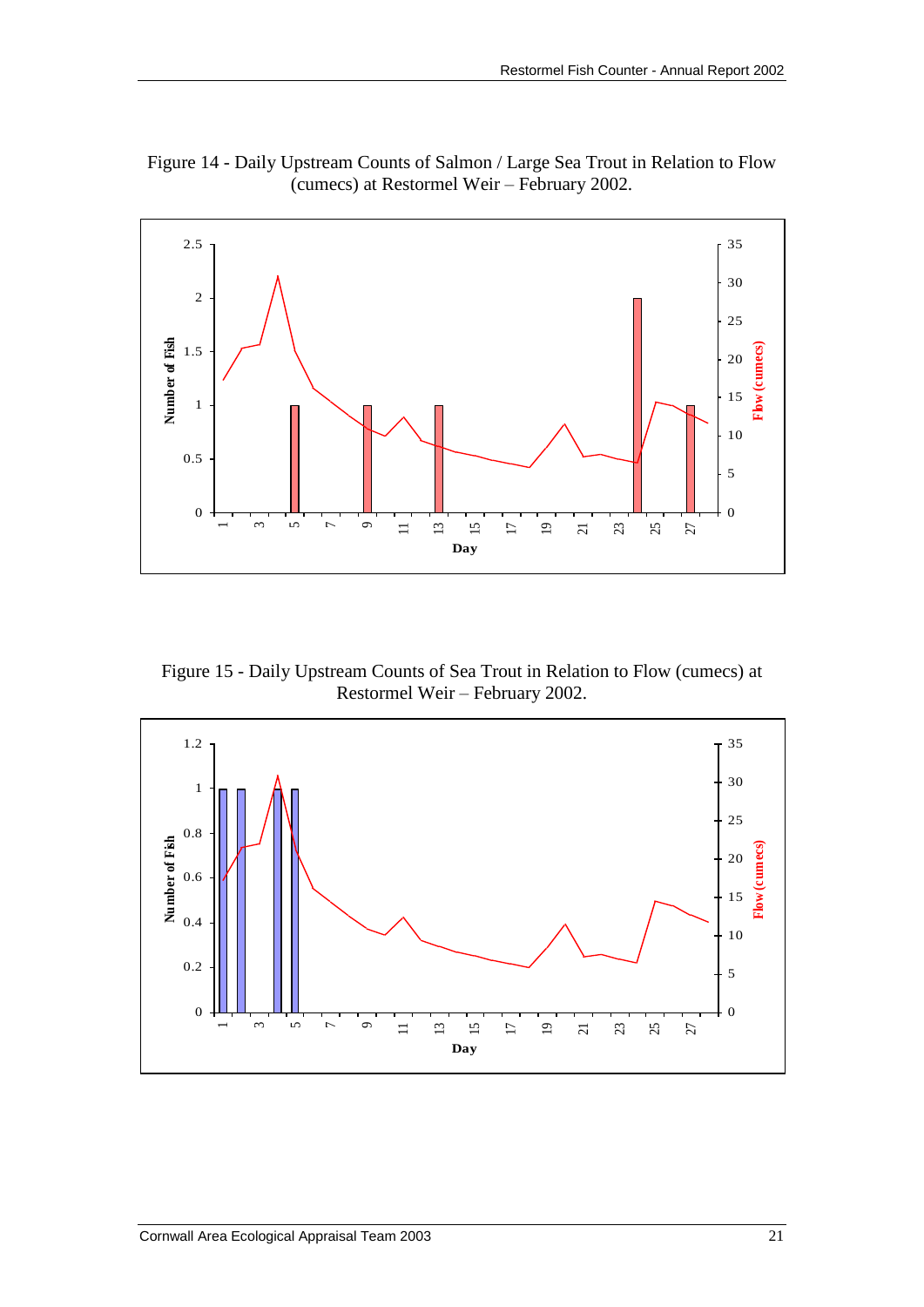![](_page_27_Figure_1.jpeg)

Figure 16 - Daily Upstream Counts of Salmon / Large Sea Trout in Relation to Flow (cumecs) at Restormel Weir – March 2002.

Figure 17 - Daily Upstream Counts of Sea Trout in Relation to Flow (cumecs) at Restormel Weir – March 2002.

![](_page_27_Figure_4.jpeg)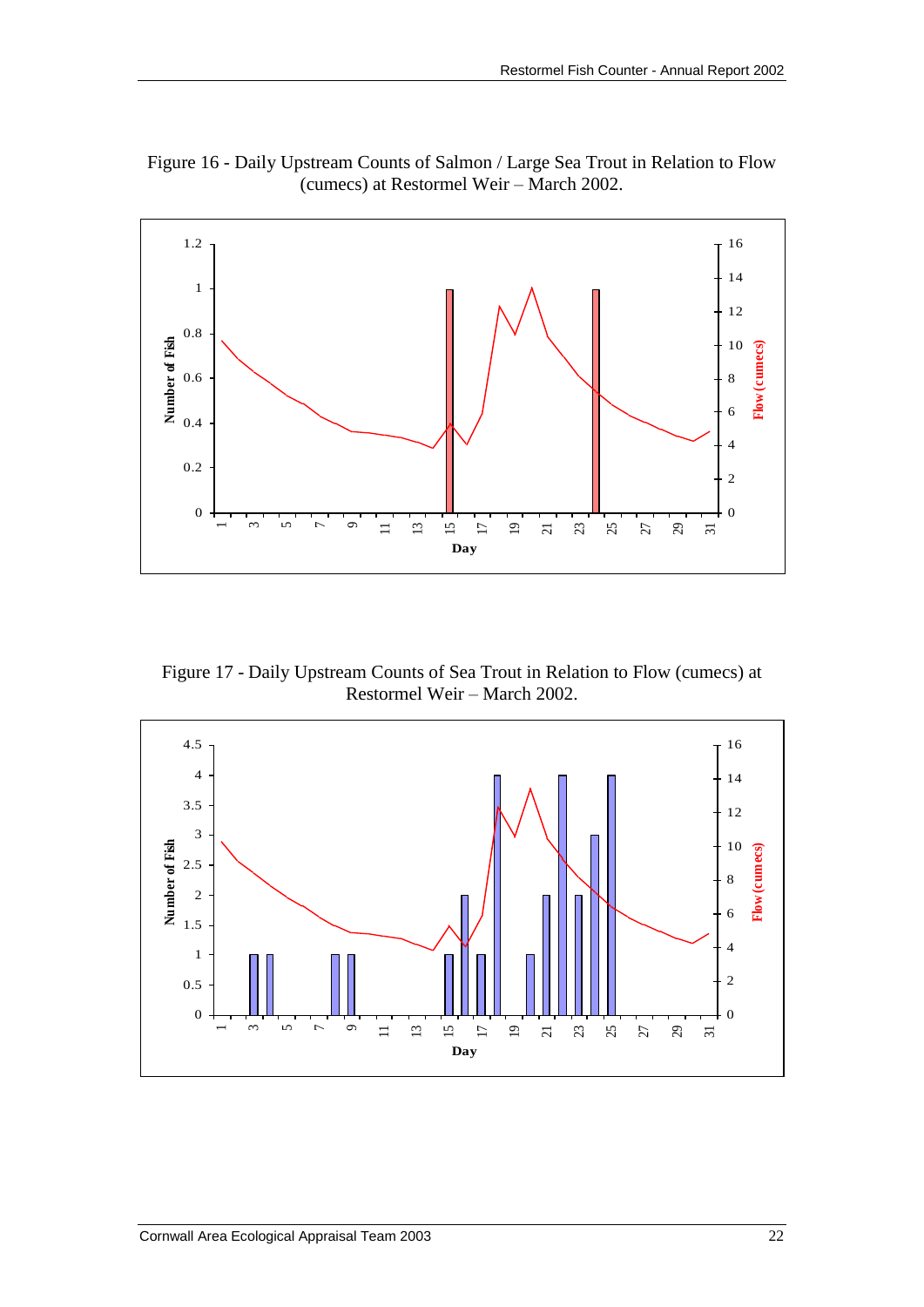![](_page_28_Figure_1.jpeg)

Figure 18 - Daily Upstream Counts of Salmon / Large Sea Trout in Relation to Flow (cumecs) at Restormel Weir – April 2002.

Figure 19 - Daily Upstream Counts of Sea Trout in Relation to Flow (cumecs) at Restormel Weir – April 2002.

![](_page_28_Figure_4.jpeg)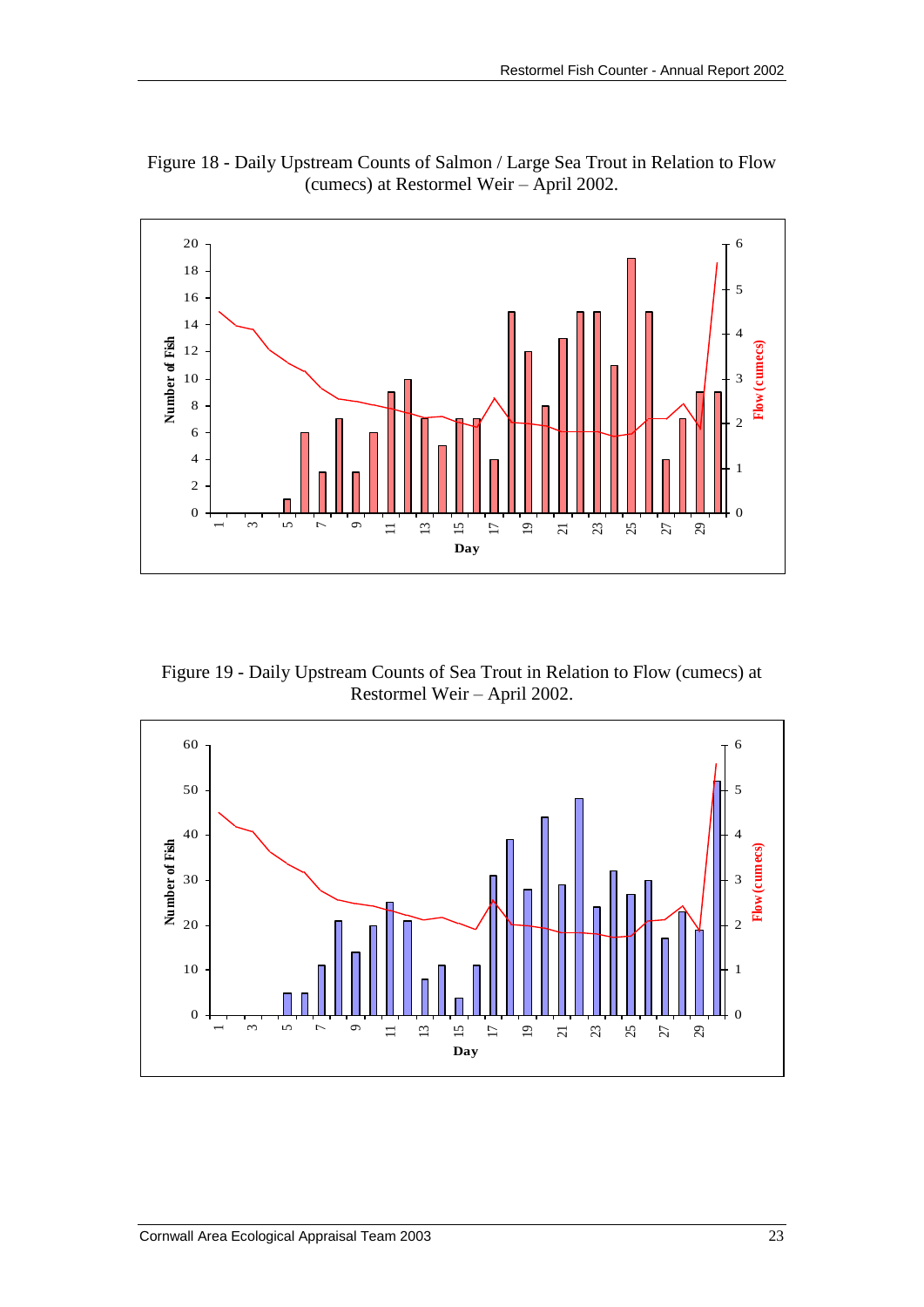![](_page_29_Figure_1.jpeg)

Figure 20 - Daily Upstream Counts of Salmon / Large Sea Trout in Relation to Flow (cumecs) at Restormel Weir – May 2002.

Figure 21 - Daily Upstream Counts of Sea Trout in Relation to Flow (cumecs) at Restormel Weir – May 2002.

![](_page_29_Figure_4.jpeg)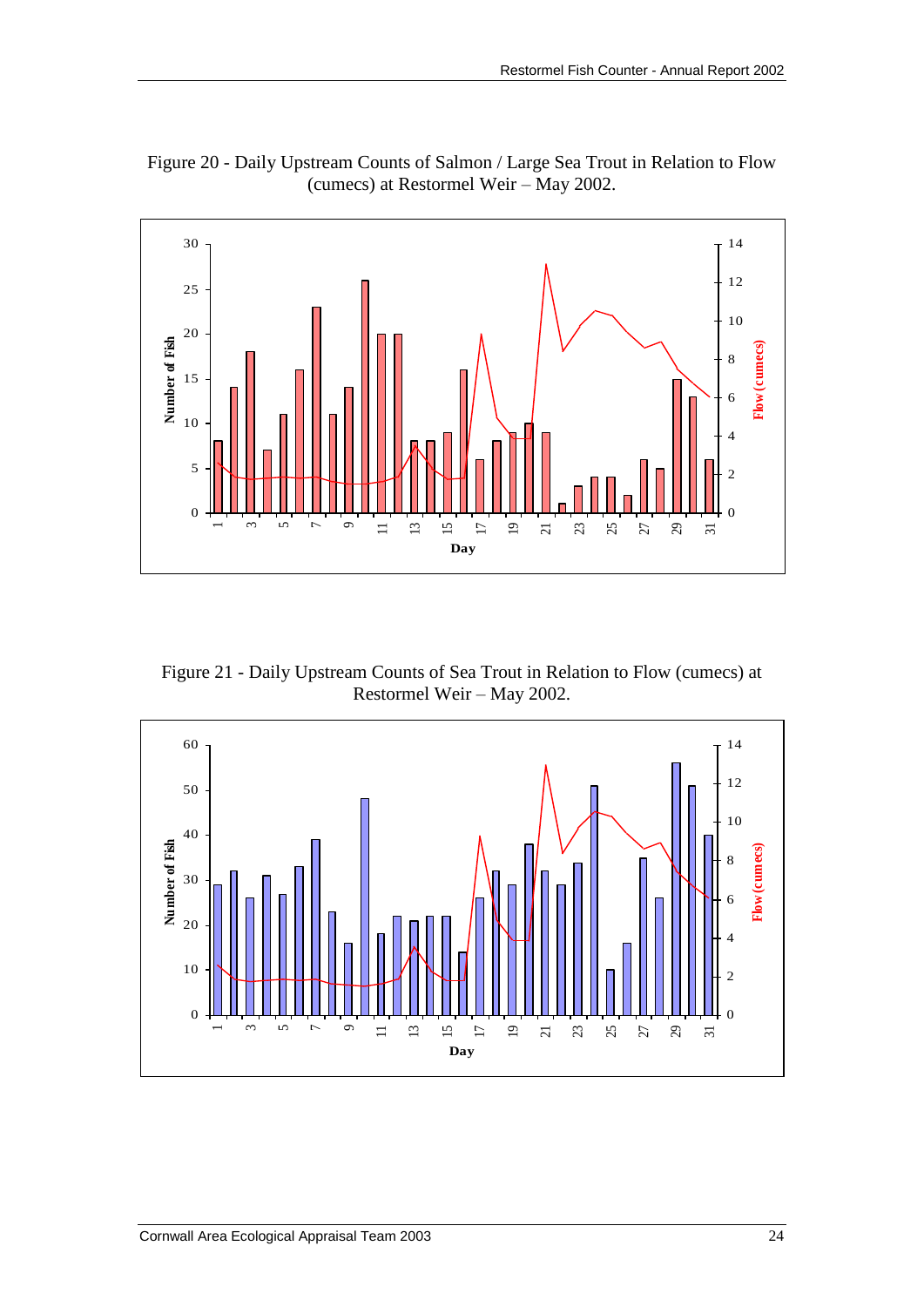![](_page_30_Figure_1.jpeg)

Figure 22 - Daily Upstream Counts of Salmon / Large Sea Trout in Relation to Flow (cumecs) at Restormel Weir – June 2002.

Figure 23 - Daily Upstream Counts of Sea Trout in Relation to Flow (cumecs) at Restormel Weir – June 2002.

![](_page_30_Figure_4.jpeg)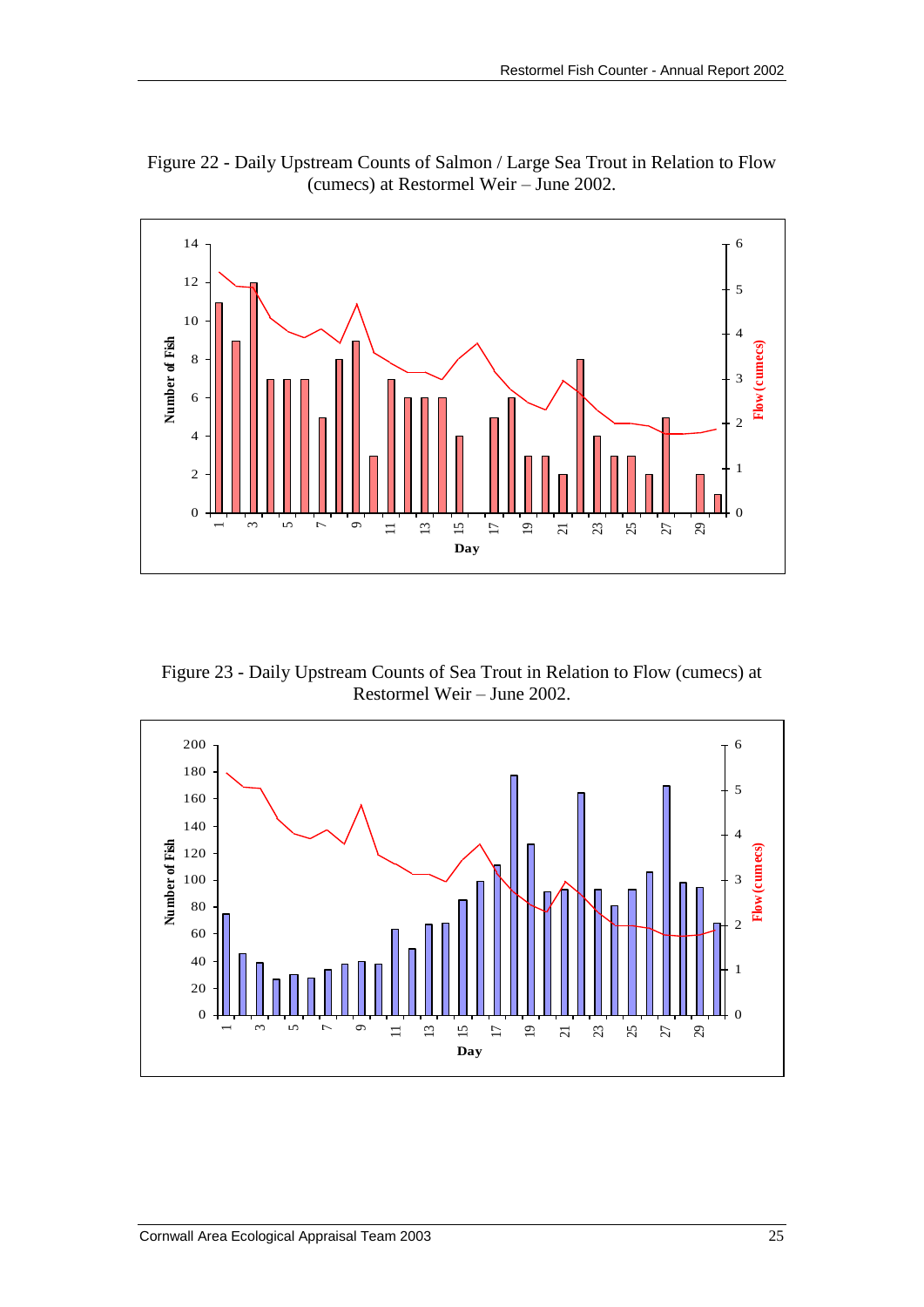![](_page_31_Figure_1.jpeg)

Figure 24 - Daily Upstream Counts of Salmon / Large Sea Trout in Relation to Flow (cumecs) at Restormel Weir – July 2002.

Figure 25 - Daily Upstream Counts of Sea Trout in Relation to Flow (cumecs) at Restormel Weir – July 2002.

![](_page_31_Figure_4.jpeg)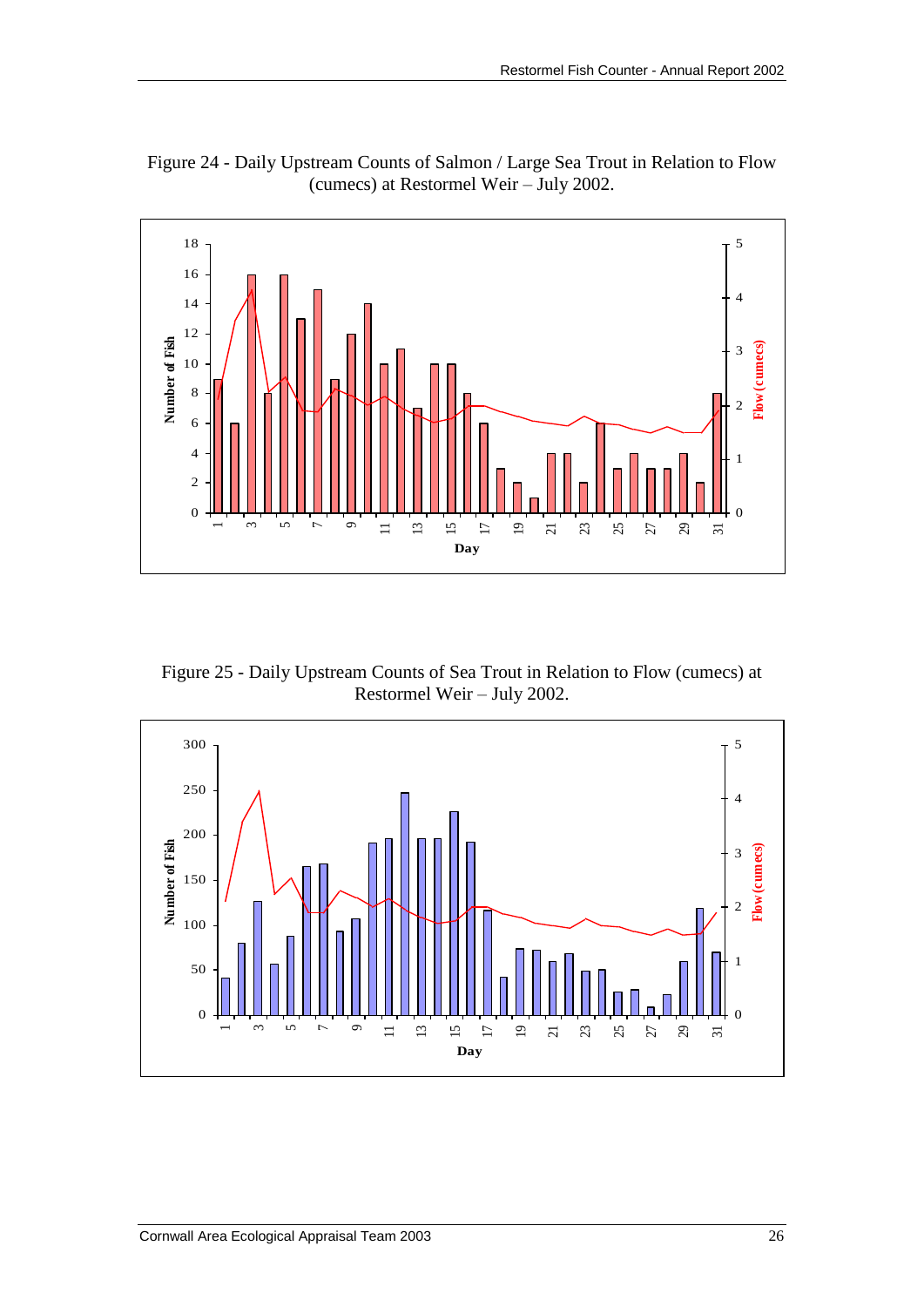![](_page_32_Figure_1.jpeg)

Figure 26 - Daily Upstream Counts of Salmon / Large Sea Trout in Relation to Flow (cumecs) at Restormel Weir – August 2002.

Figure 27 - Daily Upstream Counts of Sea Trout in Relation to Flow (cumecs) at Restormel Weir – August 2002.

![](_page_32_Figure_4.jpeg)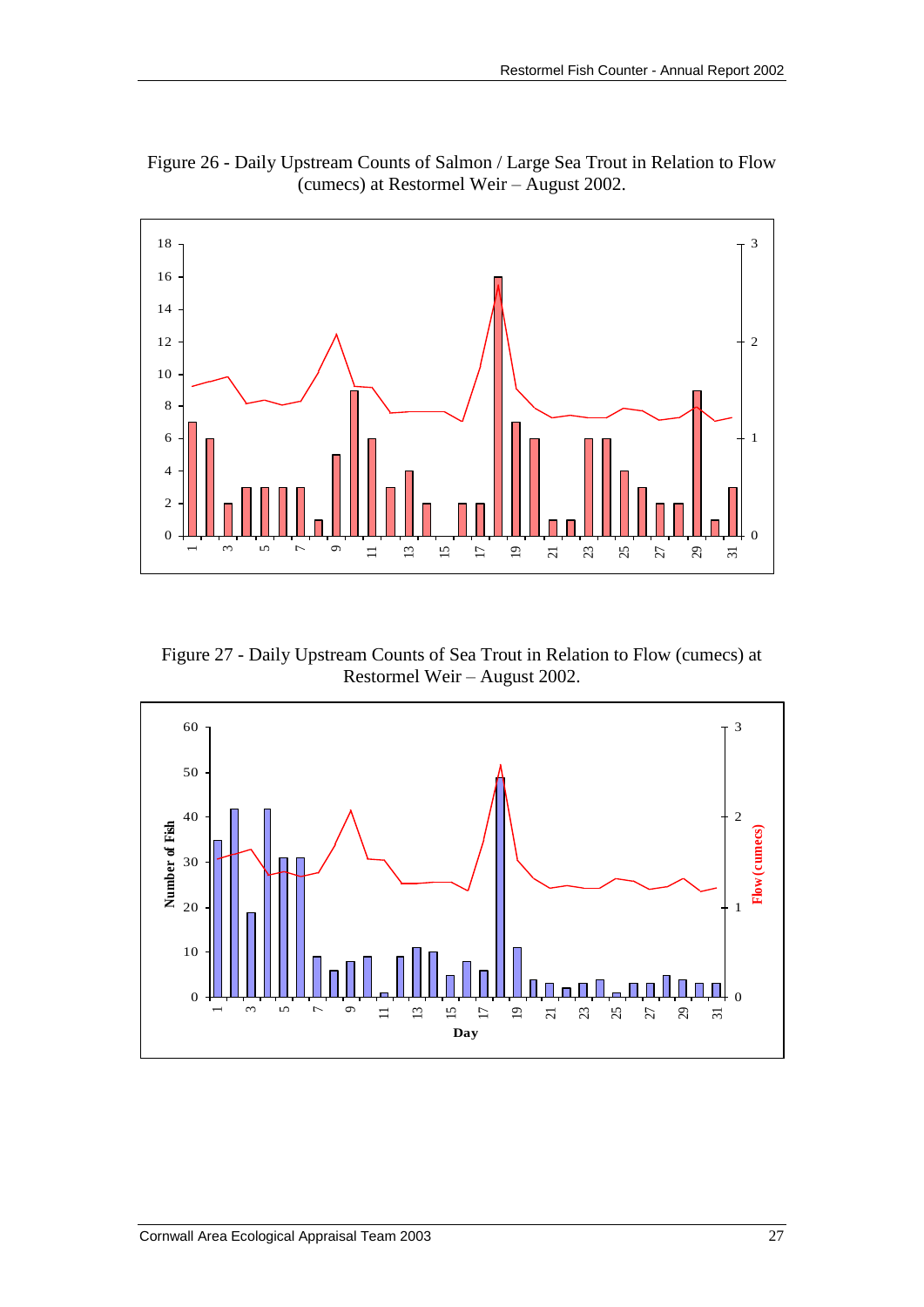![](_page_33_Figure_1.jpeg)

Figure 28 - Daily Upstream Counts of Salmon / Large Sea Trout in Relation to Flow (cumecs) at Restormel Weir – September 2002.

Figure 29 - Daily Upstream Counts of Sea Trout in Relation to Flow (cumecs) at Restormel Weir – September 2002.

![](_page_33_Figure_4.jpeg)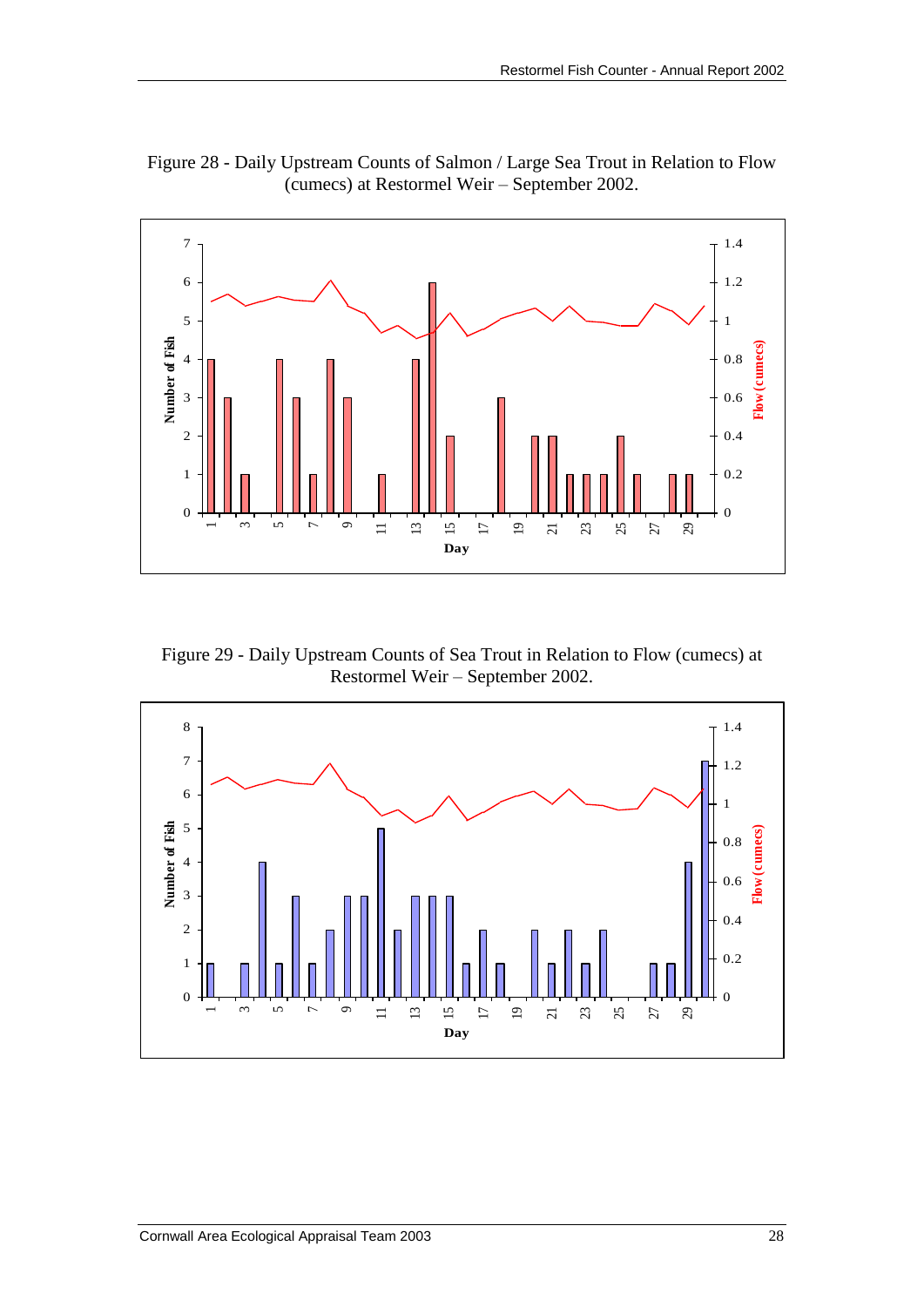![](_page_34_Figure_1.jpeg)

Figure 30 - Daily Upstream Counts of Salmon / Large Sea Trout in Relation to Flow (cumecs) at Restormel Weir – October 2002.

Figure 31 - Daily Upstream Counts of Sea Trout in Relation to Flow (cumecs) at Restormel Weir – October 2002.

![](_page_34_Figure_4.jpeg)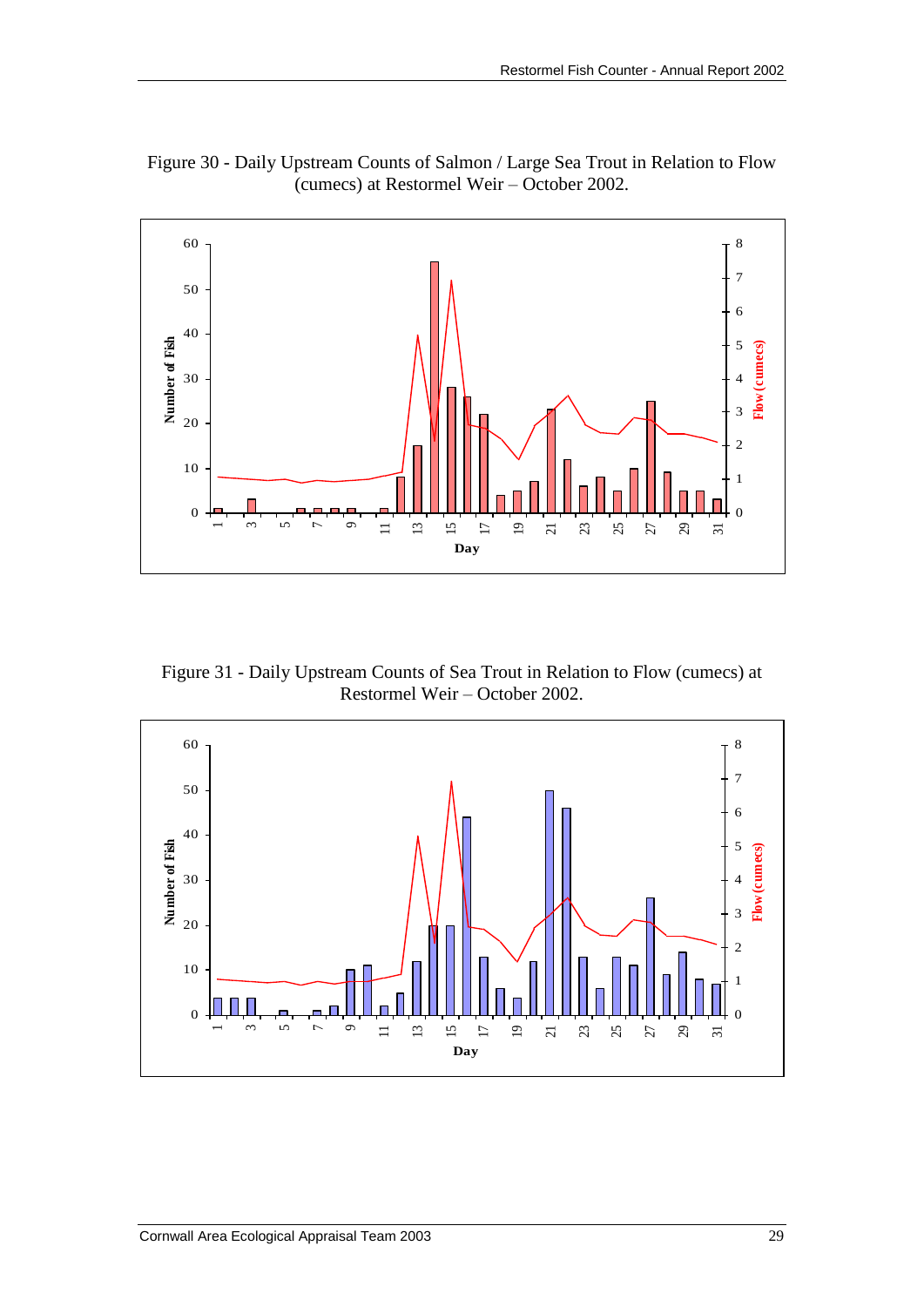![](_page_35_Figure_1.jpeg)

Figure 32 - Daily Upstream Counts of Salmon / Large Sea Trout in Relation to Flow (cumecs) at Restormel Weir – November 2002.

Figure 33 - Daily Upstream Counts of Sea Trout in Relation to Flow (cumecs) at Restormel Weir – November 2002.

![](_page_35_Figure_4.jpeg)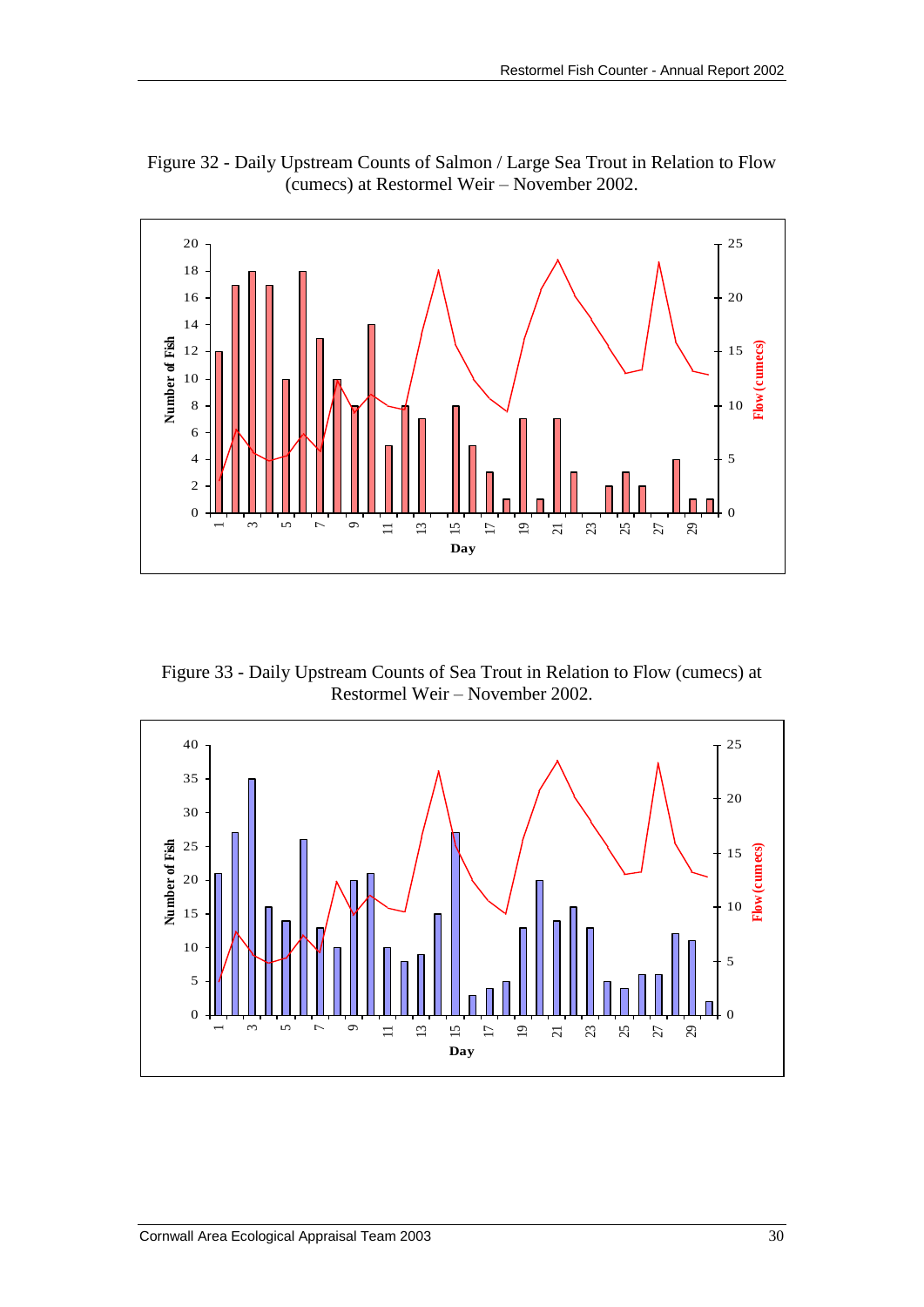![](_page_36_Figure_1.jpeg)

Figure 34 - Daily Upstream Counts of Salmon / Large Sea Trout in Relation to Flow (cumecs) at Restormel Weir – December 2002.

Figure 35 - Daily Upstream Counts of Sea Trout in Relation to Flow (cumecs) at Restormel Weir – December 2002.

![](_page_36_Figure_4.jpeg)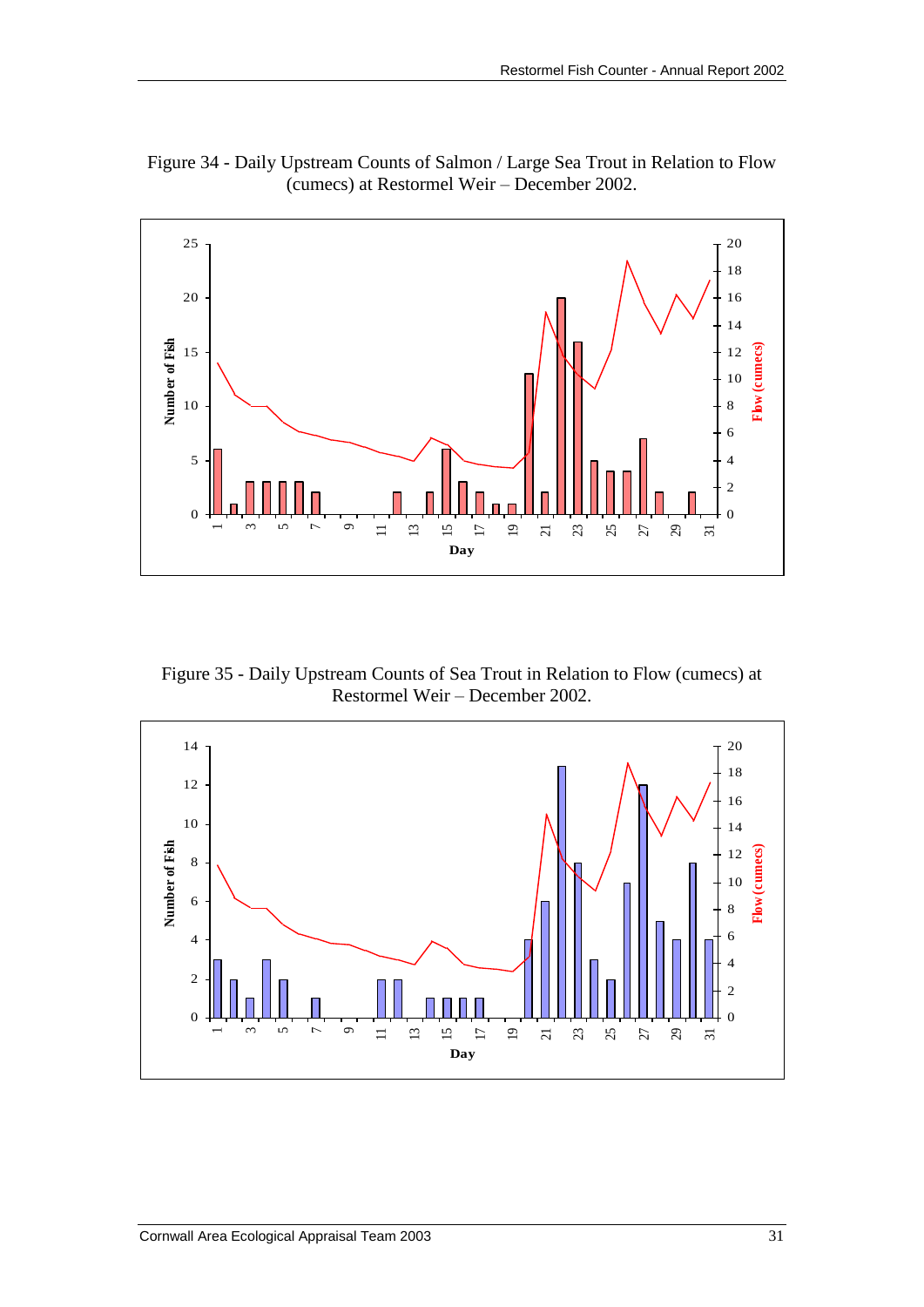### **Appendix 5 - Operating protocol for the Logie 2100A resistivity fish counter at Restormel Weir.**

To detect fish passing upstream, the Logie 2100A utilises three stainless steel electrodes that are set into the downstream face of each of the three weir channels at Restormel Weir. The construction of the fish pass ensures a smooth laminar flow of water over the electrodes and allows the fish to ascend the weir in close proximity to the electrode array. The electrodes are set into polythene blocks to reduce fluctuations in resistivity due to current "leakage" through the structure and between the electrodes.

The counter operates by applying a low positive/negative voltage (5 volts) at high frequency to the upper (+5 volts) and lower (-5 volts) electrodes. The net voltage at the central electrode is virtually zero as the two voltages effectively cancel each other out. As a fish passes over the bottom electrode it acts as a weak electrical conductor, causing an increase in the negative voltage at the central electrode. As a fish passes over the central and upper electrode it causes an increased positive voltage at the central electrode. The net result of a fish passing over the electrode array is a typical sine wave, the amplitude of the waveform being governed by the size of the fish.

The counter processes the signal received from the electrodes and uses an algorithm, together with pre-set parameters, to assess whether the object is a fish or not. If the positive and negative parts of the waveform are similar the counter recognises the 'event' as a fish and logs it as either an 'upstream' or a 'downstream' fish. The counter also records information connected to the event such as date, time, direction, water conductivity and signal strength (deflection signal size). If the deflection signal does not conform to that of a 'typical fish', it is logged as an event or discarded. In this way the counter can distinguish between fish and inanimate objects such as leaves and twigs.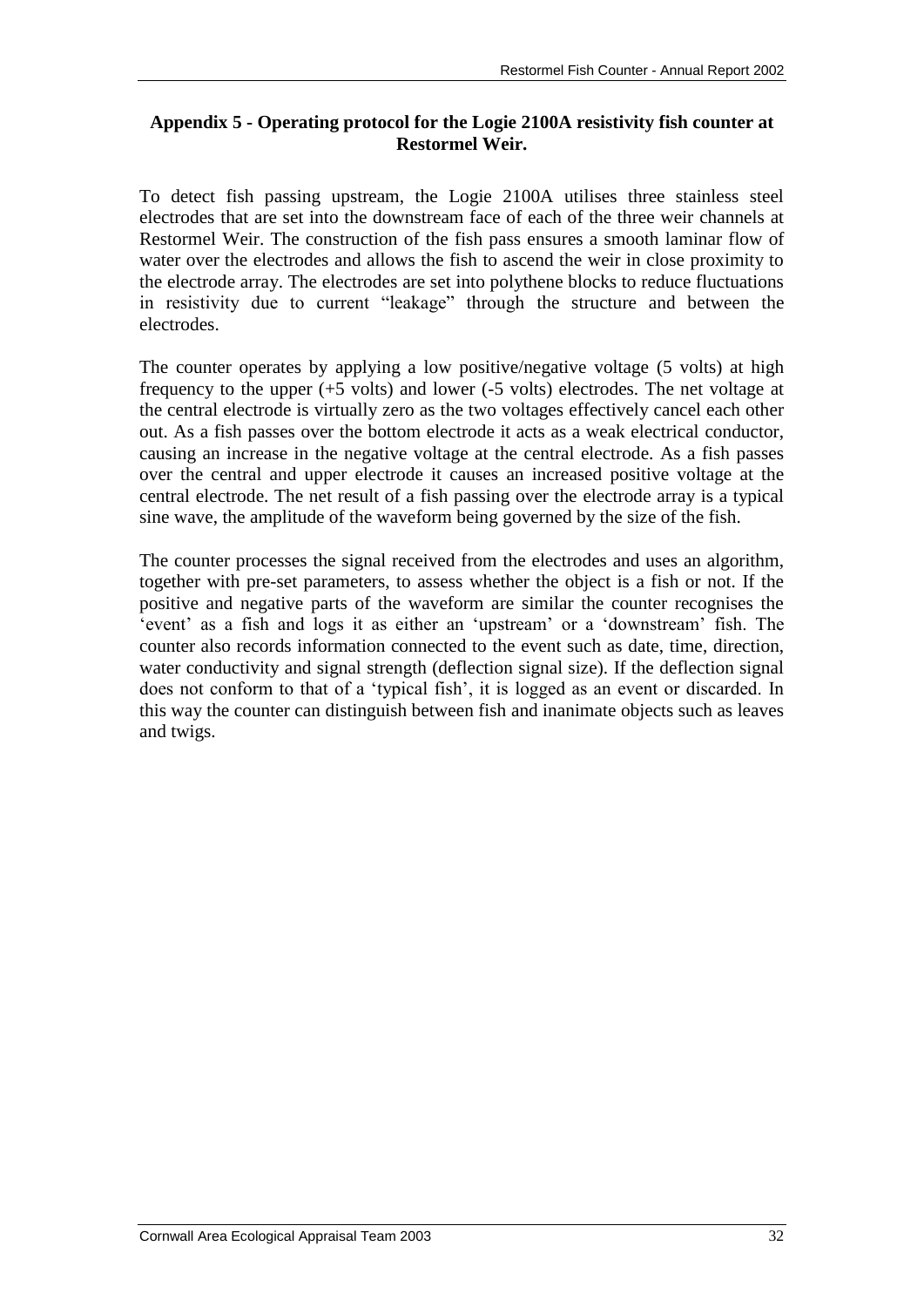### **Appendix 6 - Species Apportionment and Data Analysis**

Species apportionment is made on the basis of the deflection signal size that is generated by the counter when a fish passes over the electrodes on the weir. The validation study conducted by the Environment Agency (1997) using video equipment to identify and measure fish traversing the weir found a linear relationship between fish length and deflection signal size. The study concluded that a deflection signal size of 50 could be used to differentiate between the majority of salmon and sea trout between June and February (88% of all fish greater than 50 cm attained a deflection size greater than 50).

Data from previous years indicated that larger sea trout run into the river from March – May. In order to eliminate these larger sea trout from the salmon count within this period, the deflection signal size to differentiate salmon from sea trout is increased to 70. It must be stressed that this relationship is not 100% accurate and that some large sea trout, those greater than 70 cm, may be counted as salmon.

It is hoped that together with video, net catch and rod catch data that the ability of the counter to apportion species can be improved to get a more accurate split both between species and within species.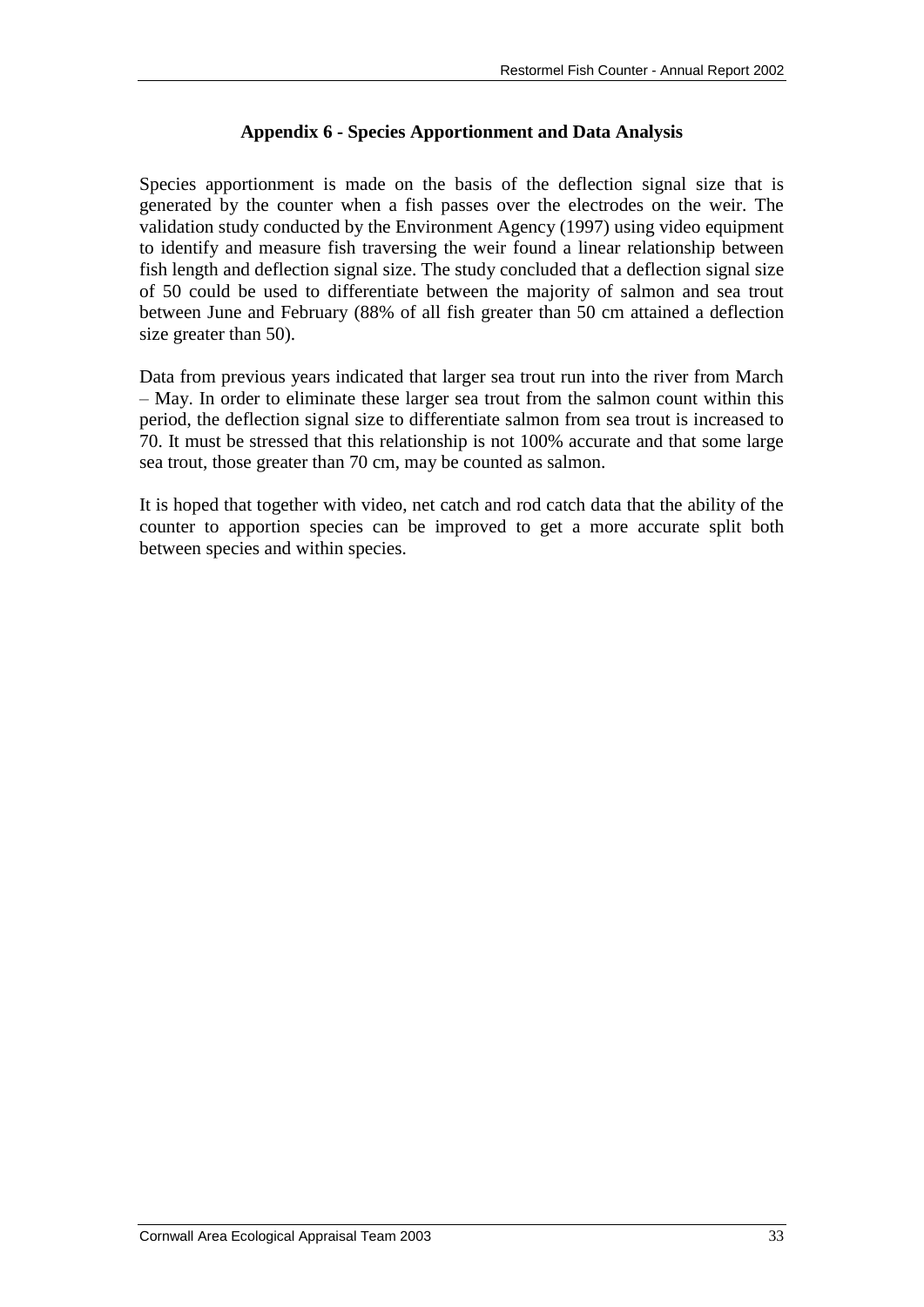### **Appendix 7** - **Separation of salmon and large sea trout at Restormel using historic Fowey Net catch (1990 – 1991) and Trap data (1984 – 1984).**

The considerable overlap in sizes between salmon and sea trout populations on the River Fowey makes species apportionment based on size harder than for rivers such as the Tamar. The Tamar has a fairly distinct size split between the two species with only a small degree of overlap.

Smaller sea trout are relatively easy to separate out of the overall counts as data has indicated that these tend to produce deflections of less than 50, roughly equivalent to 50 cms. Trapping data, rod and net returns all suggest that salmon less than 50 cm in length are very rare on the Fowey.

The difficulty arises when trying to separate the larger sea trout (>50cm in length) from the salmon. As stated before the considerable overlap in size between the two species means that fish length or deflection size can not be used to distinguish between the two groups. However examination of historical net catch data on the Fowey reveals that the two groups (salmon and large sea trout) exhibit distinct differences in run timing. Small sea trout are effectively removed from the net catch data due to the sampling bias associated with the mesh size of the Fowey nets.

### **Figure A – Percentage of salmon and sea trout caught netted and trapped on the River Fowey.**

![](_page_39_Figure_6.jpeg)

*Interpretation of the graph: the graph is separated into trap and net caught salmonids. The bars show the percentage of salmon caught by the various methods. The distance from the top of the bar to the 100% level (y-axis) indicates the percentage of sea trout in the catch. Values of 0 indicate that no salmon were caught in that month – if no value is displayed then no data was available for that month.* 

The net catch data suggests that the upstream migration of large sea trout on the River Fowey is almost completely over by the end of June whilst the upstream migration of salmon does not commence until the beginning of July. The timing of the runs of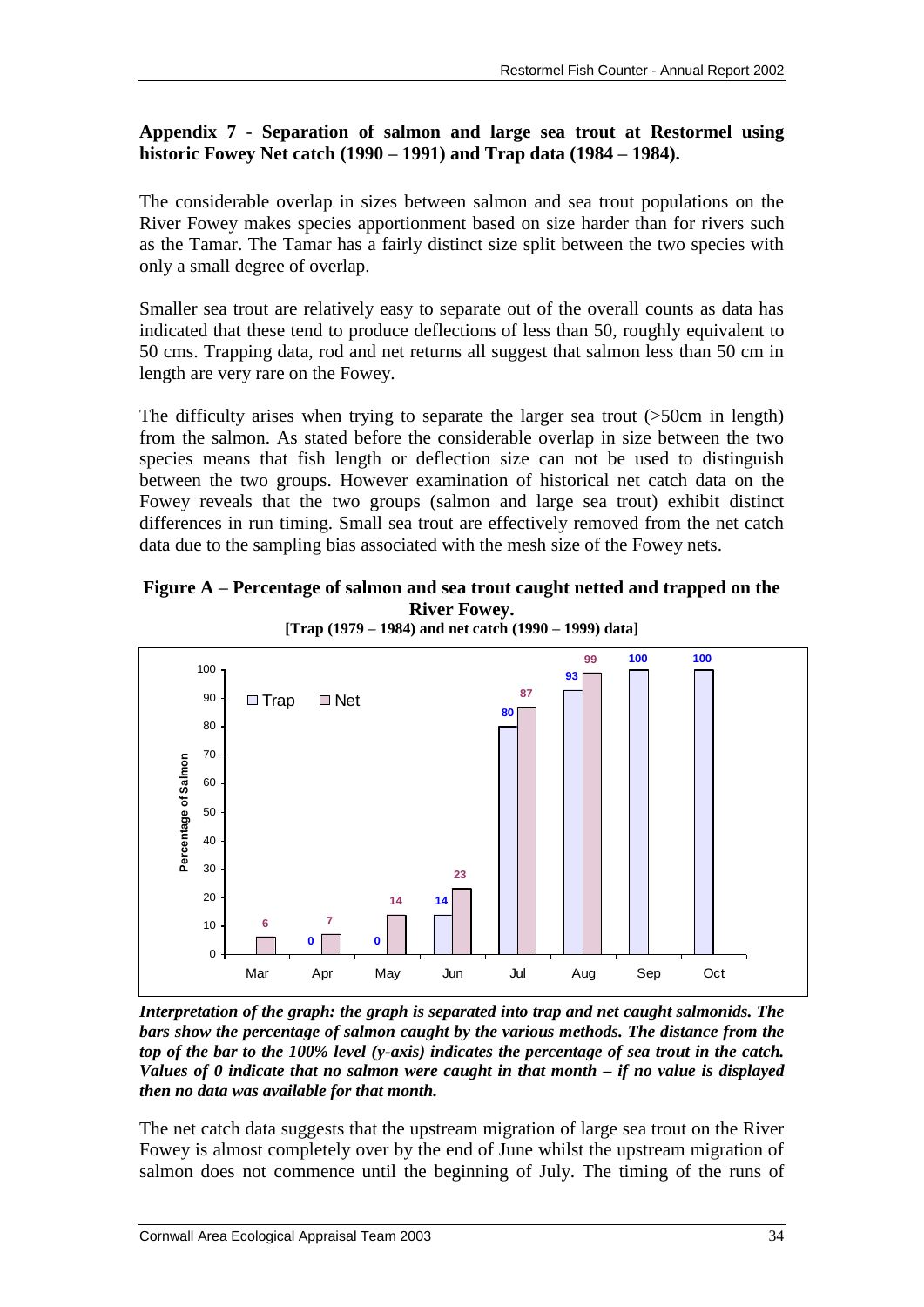these two species is also remarkably consistent between years, which gives a high level of confidence in predicting the timing of the upstream migrations in future years.

The timing of the salmon and large sea trout run on the River Fowey inferred from the net catch data is strongly supported by trapping data collected on the Fowey at Restormel from 1979 to 1984, inclusive (Figure A). The trapping data also shows that the upstream migration of large sea trout on the River Fowey is almost completely over by the end of June. The upstream migration of salmon does not commence until the beginning of July.

#### **Appendix 8 - Minimum salmon run estimates for July and August**

Over recent years attempts have been made to produce a minimum run estimate for salmon on the River Fowey. To ensure that large sea trout are effectively excluded for this count only the salmon / large sea trout data from September to February has been utilised. Trapping, net and rod catch data suggests that it is highly unlikely that large sea trout would still be running over this period.

Discrimnant analysis, of salmonid lengths caught in the River Fowey nets during July between 1990 and 1999, indicated that 239/255 (94%) salmon have a length greater than or equal to 55cm whilst 33/38 (87%) sea trout have a length less than 55cm. In July 2001 the counter recorded 238 upstream movements by salmon sized fish (>50 cm). 87 of these fish were observed on video and their lengths calculated. 54/87 (62%) had a length greater than or equal to 55-cm suggesting they were salmon. Applying this rationale to the salmon / large sea trout counts in July and August we can be fairly confident that all fish with a deflection of 70 or greater will be salmon.

### **Appendix 9 - Minimum large sea trout run estimates for the period March – June.**

The trapping and net catch data (Figure A) has again been used to produce a minimum run estimate for large sea trout (>50 cm). The data implies that the main run of large repeat spawning sea trout is between March and June with only small numbers moving upstream thereafter. It can therefore be assumed that the majority of the salmon / large sea trout count over the period March – June consists of large sea trout. The figures for large sea trout in this report are based on these assumptions.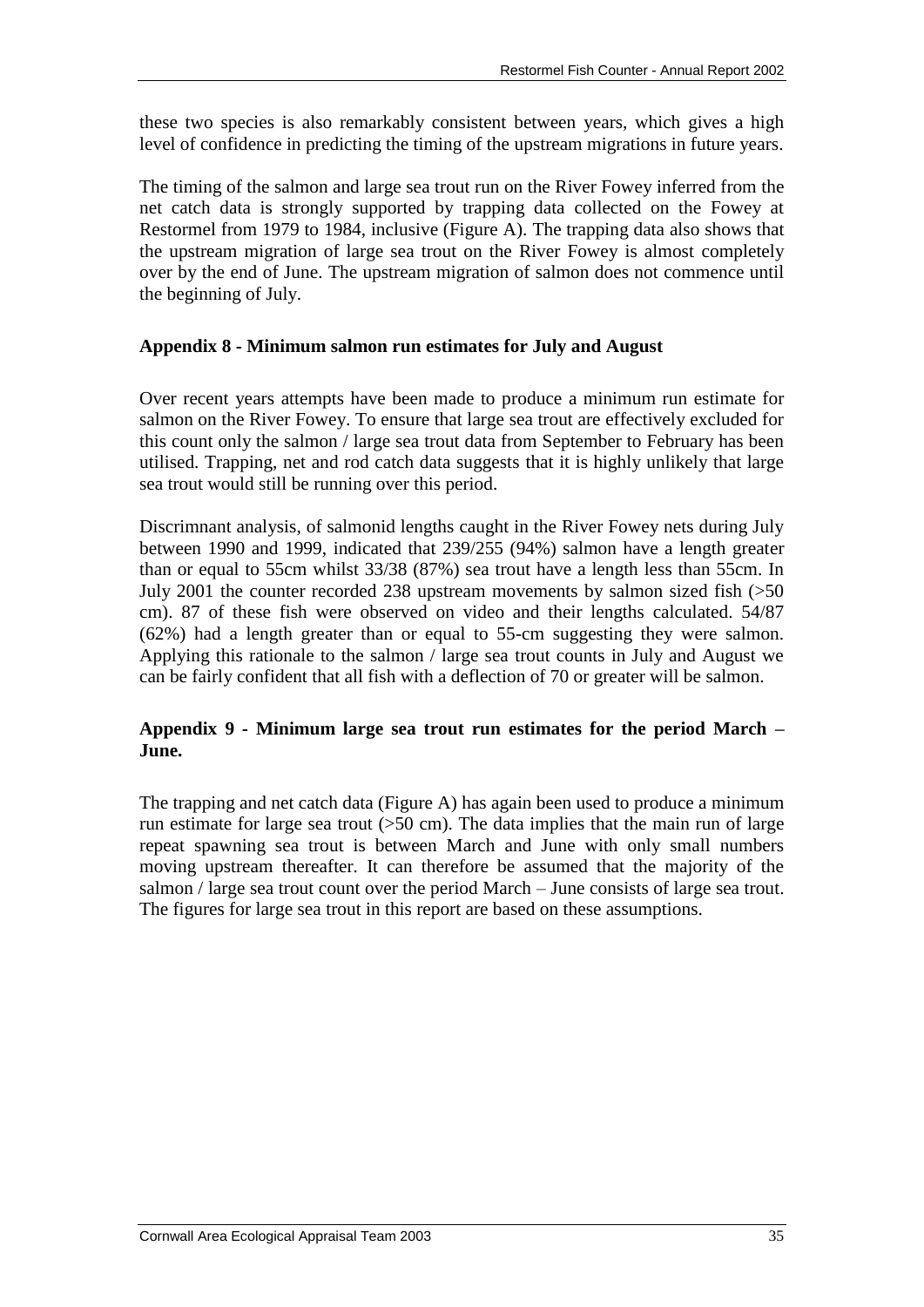### **Appendix 10 - Video Validation / Audit Strategy and Methodology.**

Video validation studies are carried out every 5-years, or during the commissioning of a new counter, and involve a detailed analysis of video and count data.

Data audits are carried out between validation studies to provide a 'snapshot' of the main fish runs and to highlight any errors in the counter data. Data audits aim to watch between 10-20% of the available video over a range of flow conditions.

### **Video Validation / Audit Strategy.**

The following strategy is valid for both validation and auditing purposes.

Video footage of fish movements is collected over the fish pass between April and August. This is when the greatest numbers of fish and a wide range of river flows have been identified. The videotape is checked for quality before the operator leaves the site to ensure that any potential problems with picture quality or equipment failure are identified and rectified.

The aim is to carry out an initial review of the videotape within 7 days of collection. As each video is watched the "viewer" is required to complete a "video session recording sheet." This provides a record of each video session that the person has viewed and other relevant details e.g. picture quality, camera orientation etc.

The videos are reviewed twice. Initially the tapes are watched 'blind' i.e. without referring to the counter data. The tapes are then reviewed a second time, over the same period, using the data from the counter, to highlight fish that may have been missed during the first review. This ensures an unbiased video count and an accurate video record of fish passage.

The protocols for data audits and validation are as follows:

### **Data Audits**

Video footage over a range of flow conditions is selected to ensure that counter efficiencies do not significantly alter with changes in flow rate. If a problem is detected in the count data then further periods are analysed to identify and rectify the problem.

The flow ranges are selected by constructing a cumulative percentage frequency curve of all the flows available to fish over the period for which video is available (Figure A). Arbitrary cut-off points of 40% and 70% are then selected to separate the flows into high, medium and low flows. Generally, most of the video footage selected for the audit covers periods of low and medium flows due to poor visibility conditions that exist during high flows, which make fish difficult to see on the video footage.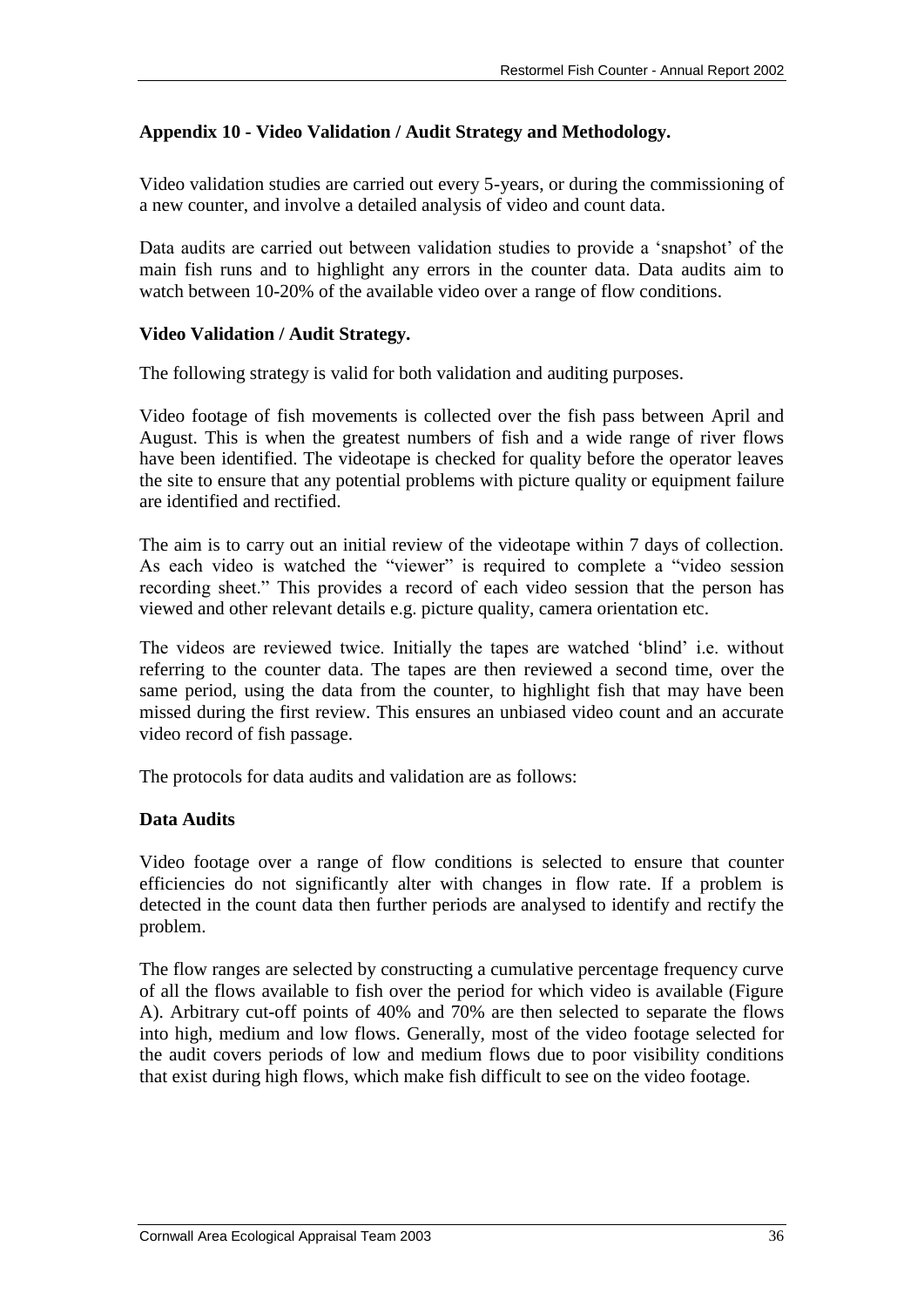#### **Video Validation**

The watcher randomly selects, through the use of random number tables, two onehour periods within each recorded video session. This acts as an initial screening of video data. Additional hourly periods may need to be reviewed to reach a required number of fish for statistical validity or because of poor picture quality etc.

Each period is viewed until an event i.e. fish, is seen. All events are identified. If it is a fish event then the fish is identified, where possible, and its total length and orientation (upstream/downstream) recorded.

#### **Video Event Sample Size**

As large amounts of video data are collected, a meaningful method of quickly and accurately reviewing footage collected has been developed. This is based on an assumption of counter efficiency and a level of confidence required for statistical validity. Comparing the numbers of salmon and sea trout recorded by the counter with the numbers on the video footage, an estimate of counter efficiency can be made.

The following method is used as a guide to assess how many fish per sample group are required for an estimate of the counter detection efficiency at different levels of precision and confidence. A sample group could be defined as either upstream migrating salmonids or even a single species. The same criteria can be applied for different species, size classes or environmental conditions. The level of confidence for the purposes of counter validation should be between 90 - 95%.

As an example, assume that we were interested in assessing the detection efficiency of the counter for:

- Upstream migrating salmonids
- At a confidence level of 95%
- At a precision level of 5%

If we also assume a counter efficiency of 50%\*, then reading the information from Table A, we can see that we would need to have seen and recorded 384 upstream salmonids on the videotapes over the year. This means that a sample size of 384 fish is required to ensure with 95% confidence that the estimated efficiency will be within +5% of the true estimate - Environment Agency R&D Technical Report (1997).

\**Based on the lowest efficiency that we could expect.*

#### **Table A – Sample size required at various levels of confidence and precision, assuming a 50% counter efficiency.**

|           | Confidence | 90%  | 95%  | 99%   |
|-----------|------------|------|------|-------|
|           | 0.01       | 6765 | 9604 | 16590 |
| Precision | 0.05       | 271  | 384  | 664   |
|           | $\rm 0.1$  |      | 96   | 166   |
|           | 0.2        |      | 24   |       |

*Table extract taken from Environment Agency R&D Technical Report (1997).*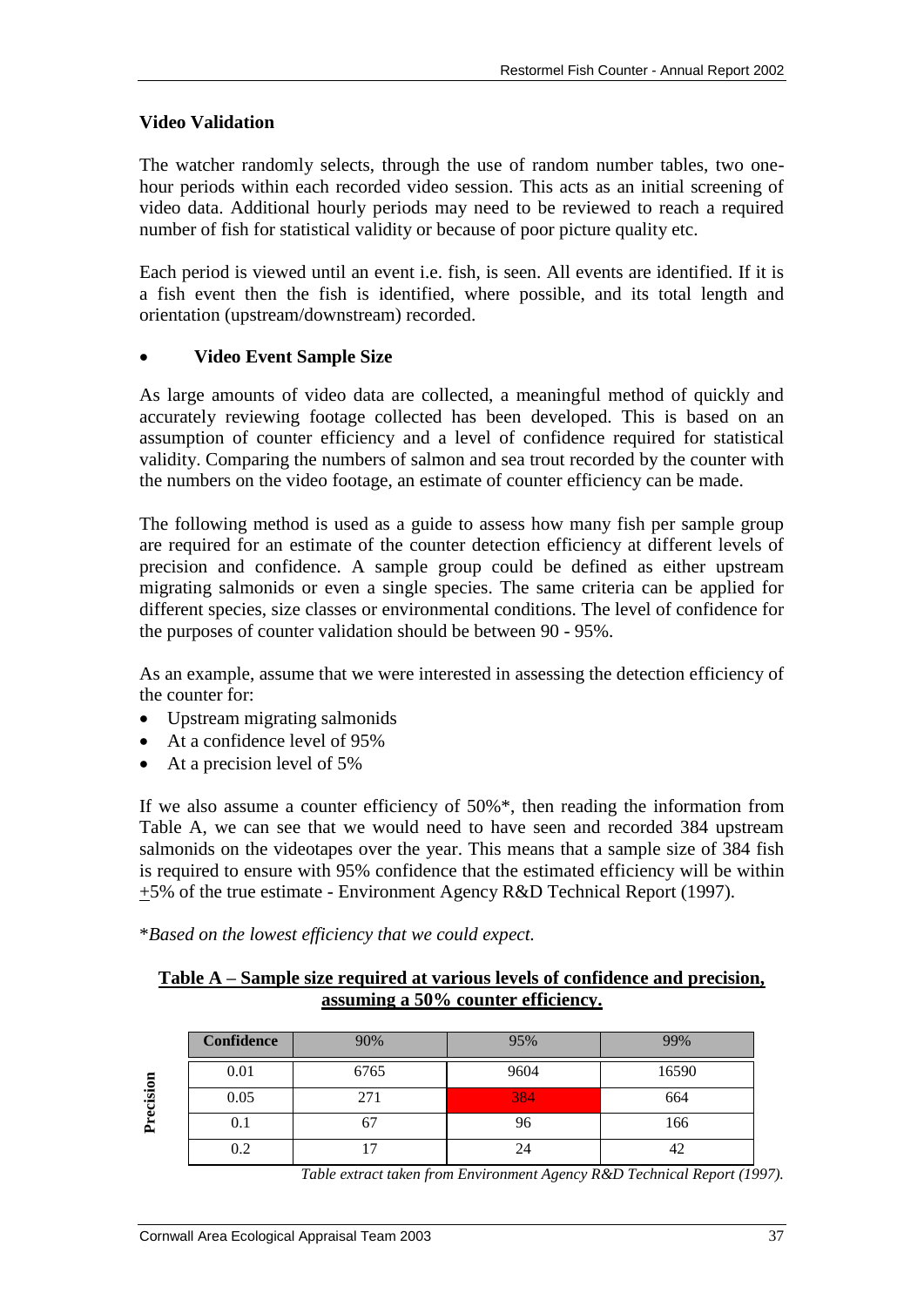To reach the given sample size, two one-hour periods per 24-hour period are randomly selected. The periods are reviewed and the number of upstream migrating salmonids within each one-hour period recorded. If the required sample size is not reached then additional one-hour periods can be reviewed until the required sample size is reached. In practice, all of the video footage for the year is first reviewed using the above technique. If, at the end of the tape review, the sample size for the whole year is below the required sample size or level of confidence/precision, then the tapes are reviewed again. This time, only one hour per day would be randomly selected until the required sample size is reached. Alternatively, a lower level of confidence, requiring a smaller sample size, could be selected.

#### **Matching Counter Data and Video Events**

To determine the efficiency of the:

i. Counter

ii. Video watching

During the second videotape review, the counter data is utilised to identify events that have been detected or missed by the counter. The video data is then matched to the corresponding counter data and recorded as one of the following:

- Upstream Fish Salmon, Sea Trout or other species.
- Downstream Fish Salmon, Sea Trout or other species.
- Upstream Event
- Downstream Event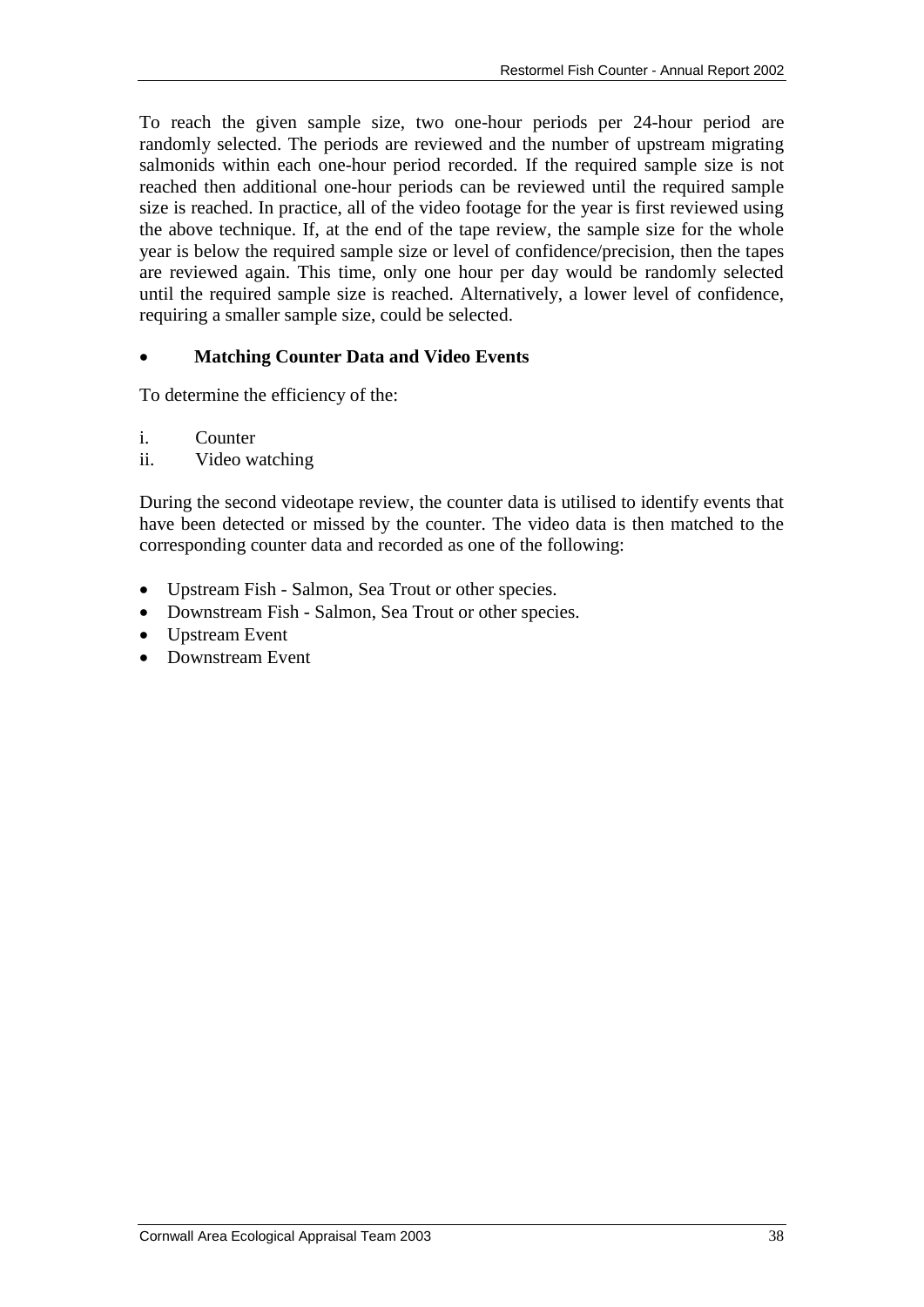|            | Jan                     | Feb            | Mar            | Apr                      | May            | Jun            | Jul                     | Aug            | Sep            | Oct         | Nov            | Dec                     |
|------------|-------------------------|----------------|----------------|--------------------------|----------------|----------------|-------------------------|----------------|----------------|-------------|----------------|-------------------------|
| Deflection |                         |                |                |                          |                |                |                         |                |                |             |                |                         |
| 0          | 0                       | $\mathbf 0$    | $\mathbf 0$    | 0                        | $\mathbf 0$    | 0              | $\mathbf 0$             | 0              | $\mathbf 0$    | $\mathbf 0$ | 0              | 0                       |
| 5          | 0                       | 0              | 0              | 0                        | 0              | 0              | 1                       | 0              | 0              | 0           | 0              | 0                       |
| 10         | 0                       | 0              | 0              | 0                        | $\mathbf 0$    | 1              | $\overline{2}$          | 1              | 0              | 1           | 1              | 0                       |
| 15         | 0                       | $\mathbf 0$    | 0              | 0                        | $\mathbf 0$    | 0              | 18                      | $\overline{7}$ | $\mathbf 0$    | $\mathbf 0$ | 1              | 1                       |
| 20         | 8                       | 1              | $\overline{2}$ | 3                        | 16             | 67             | 365                     | 92             | 7              | 37          | 43             | 9                       |
| 25         | 22                      | 1              | 3              | 3                        | 46             | 195            | 533                     | 136            | 25             | 103         | 95             | 15                      |
| 30         | 23                      | $\overline{2}$ | $\overline{2}$ | $\overline{7}$           | 75             | 340            | 440                     | 74             | 9              | 90          | 80             | 19                      |
| 35         | 16                      | $\overline{2}$ | $\overline{c}$ | 12                       | 88             | 428            | 300                     | 37             | 8              | 51          | 65             | 16                      |
| 40         | 9                       | 3              | $\overline{7}$ | 46                       | 98             | 434            | 171                     | 12             | 6              | 44          | 49             | 10                      |
| 45         | 4                       | $\overline{2}$ | 5              | 72                       | 111            | 281            | 108                     | 11             | 3              | 30          | 46             | 12                      |
| 50         | 5                       | 0              | $\overline{2}$ | 111                      | 120            | 227            | 72                      | 12             | 4              | 26          | 29             | 16                      |
| 55         | 6                       | 1              | $\overline{2}$ | 96                       | 91             | 144            | 33                      | 3              | 1              | 25          | 30             | 20                      |
| 60         | 4                       | $\overline{2}$ | $\overline{2}$ | 89                       | 111            | 137            | 33                      | 5              | 1              | 24          | 27             | 18                      |
| 65         | $\overline{c}$          | 1              | 0              | 92                       | 98             | 94             | 28                      | 6              | 1              | 28          | 30             | 13                      |
| 70         | 5                       | $\overline{0}$ | 1              | 79                       | 85             | 56             | 12                      | 9              | $\overline{c}$ | 29          | 18             | 7                       |
| 75         | 1                       | 0              | 1              | 64                       | 63             | 30             | 8                       | 4              | 1              | 19          | 19             | 9                       |
| 80         | 9                       | 1              | $\mathbf 0$    | 43                       | 57             | 30             | 4                       | 6              | $\mathbf 0$    | 13          | 16             | 8                       |
| 85         | 3                       | 0              | 0              | 23                       | 50             | 26             | 4                       | 8              | $\overline{2}$ | 21          | 9              | 7                       |
| 90         | 4                       | $\mathbf 0$    | $\mathbf 0$    | 18                       | 38             | $\overline{7}$ | 4                       | $\overline{7}$ | 1              | 21          | 5              | 4                       |
| 95         | 5                       | $\mathbf 0$    | 1              | 25                       | 26             | 12             | 5                       | 8              | 1              | 11          | $\overline{2}$ | 4                       |
| 100        | 1                       | $\overline{0}$ | $\mathbf 0$    | 17                       | 15             | 9              | $\overline{\mathbf{c}}$ | 12             | 8              | 17          | 4              | 6                       |
| 105        | 2                       | $\mathbf 0$    | $\mathbf 0$    | 13                       | 16             | 5              | 3                       | 8              | 1              | 14          | 5              | $\overline{\mathbf{c}}$ |
| 110        | 4                       | $\overline{0}$ | $\mathbf 0$    | 4                        | 17             | 9              | 3                       | 9              | 3              | 6           | 6              | $\overline{c}$          |
| 115        | 5                       | 0              | 0              | 1                        | 13             | 3              | 1                       | 14             | 8              | 10          | 4              | 3                       |
| 120        | $\overline{\mathbf{c}}$ | $\mathbf 0$    | $\mathbf 0$    | 1                        | $\overline{7}$ | 3              | $\mathbf 0$             | $\overline{7}$ | 3              | 10          | 9              | 4                       |
| 125        | 4                       | 0              | 0              | 3                        | 9              | 8              | 0                       | 12             | 9              | 23          | 13             | $\overline{\mathbf{c}}$ |
| < 130      | 11                      | 1              | 0              | $\overline{\mathcal{A}}$ | 8              | 4              | 1                       | 8              | 7              | 16          | 5              | $\overline{c}$          |

### **Appendix 11 – Table B: Fish deflection values for upstream migrating salmonids recorded at Restormel Weir in 2002.**